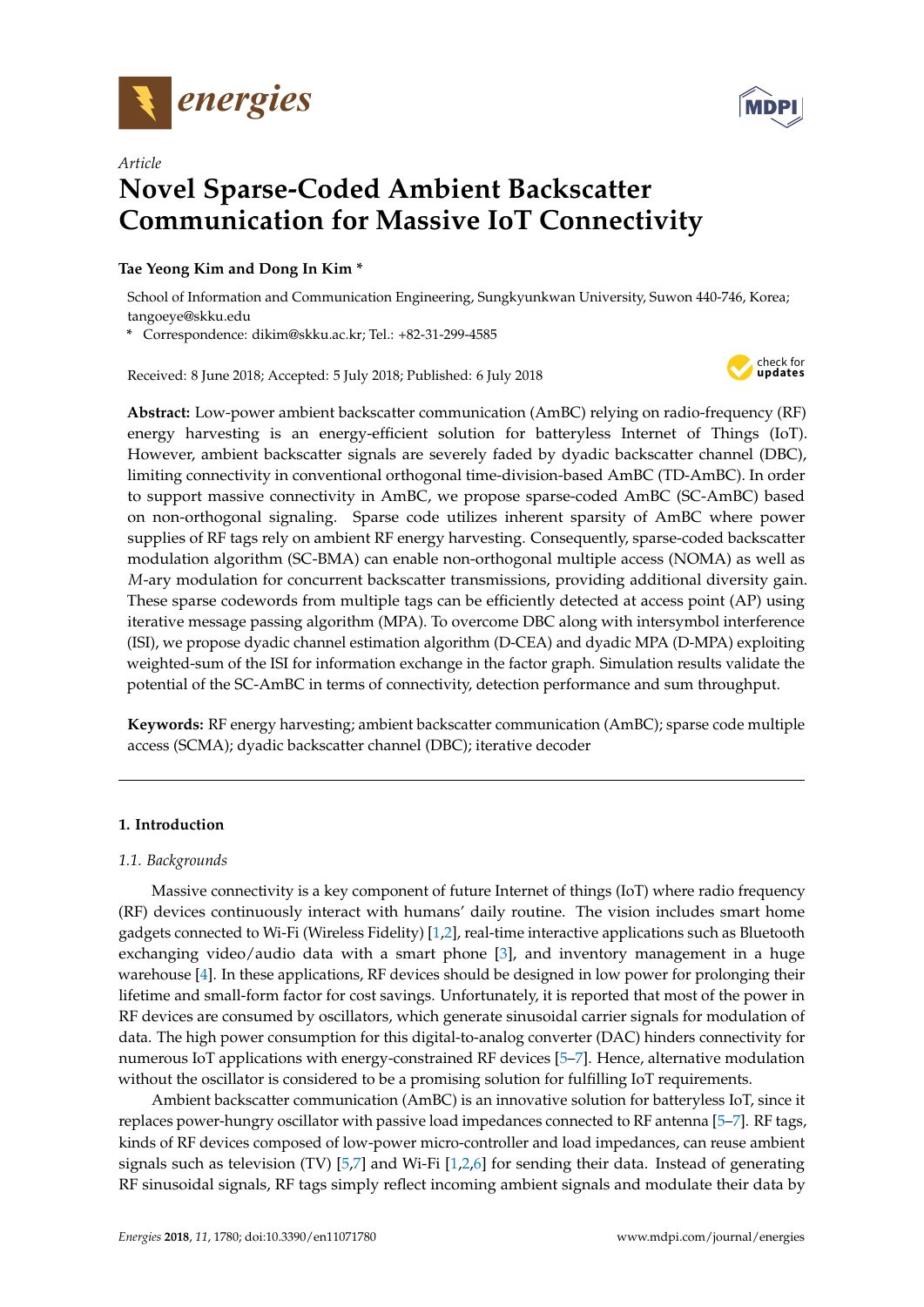switching load impedances. These load impedances implemented by passive circuit components, resistors and capacitors can constitute two-dimensional signal constellation space spanned by real and imaginary axes of reflection coefficients [\[8](#page-21-7)[,9\]](#page-22-0). Only a few  $\mu$ W of power is required for AmBC, which is in sharp contrast to traditional active RF radios demanding few tens of mW. In addition, ultra-low power consumption of backscatter tags can sustain with ambient RF energy harvesting (EH). Ambient RF signals can be recycled not only for EH but also for information transmission over RF signals by controlling reflection coefficients at RF tags. Therefore, AmBC has strong advantages in terms of energy efficiency and installation cost by reducing the size of RF hardware.

## *1.2. Related Works*

Despite of its benefits, AmBC has several challenges that originate from inherent characteristics of RF signals and channels. Firstly, the ambient signals are not dedicated to backscatter communications. Hence, some of the backscatter schemes based on unmodulated excitation signals, such as energy beamforming [\[10,](#page-22-1)[11\]](#page-22-2), space-time coding [\[12,](#page-22-3)[13\]](#page-22-4), and frequency up/down conversion in radio-frequency identification (RFID) [\[3,](#page-21-2)[4\]](#page-21-3), may not be available in AmBC. Without dedicated RF infrastructure (i.e., 915 MHz RFID reader and power beacon), previous works such as LoRa (Long Range) [\[14\]](#page-22-5), rateless code [\[15\]](#page-22-6), statistical inference [\[16\]](#page-22-7), time-hopping spreading spectrum [\[17\]](#page-22-8) are not directly applied to AmBC scenarios. Since low-rate symbols are modulated on high-rate ambient signals, modulations and detections should be redesigned for applications of AmBC. Second, channel propagation of AmBC is distinguished from that of active radios [\[12,](#page-22-3)[13,](#page-22-4)[18–](#page-22-9)[21\]](#page-22-10). Compared to one-way channel between transmitter and receiver [\[22\]](#page-22-11), backscatter radios experience two-way channels (Here, we assume monostatic ambient backscatter where the reader (e.g., Wi-Fi AP) generates RF signals intended for legacy (Wi-Fi) users (instead of RF tags) and also acts as the receiver for the signals reflected from RF tags [\[2](#page-21-1)[,23\]](#page-22-12). On the other hand, there is bistatic ambient backscatter where the RF signals are generated from the separated TV or FM station, and cellular base station, while the reader received the reflected signals from RF tags [\[5](#page-21-4)[,7\]](#page-21-5)): forward channel from reader to tag; backward channel from tag to reader. The cascade of two channels is referred to as dyadic backscatter channel (DBC) and exhibits significant channel attenuations [\[18\]](#page-22-9) as well as delay spreads [\[23\]](#page-22-12) compared to the one-way channel. Eventually, the phenomena lead to a low signal-to-noise ratio (SNR) for detection and severe intersymbol interference (ISI).

To overcome the inherent limitations in AmBC, various modulation and detection techniques based on diversity combining schemes are proposed. Multiple receive antennas can enhance detection performance in AmBC. For example, interference cancellation schemes using channel differences [\[7\]](#page-21-5), or zero-forcing [\[24\]](#page-22-13) are proposed. The multi-antenna configurations are useful for achieving spatial diversity gain and effective as the number of receive antennas increases. On the other hand, modulation and detection based on spreading sequences can also improve reliability achieving temporal diversity gain. In [\[2](#page-21-1)[,5\]](#page-21-4), detection SNR of AmBC is reinforced using maximal-ratio combining of backscatter samples. In [\[25\]](#page-22-14), periodicity of ambient signal is utilized using cyclic prefix (CP) in orthogonal frequency division multiplexing (OFDM) sequences. Orthogonal spreading structure similar to code-division multiple access (CDMA) is proposed in [\[7\]](#page-21-5).

However, most of the AmBC assumed orthogonality in both modulations and detections. For instance, non-overlapping backscatter symbols are typically represented in two-dimensional Euclidean space (e.g., on-off keying (OOK) [\[5](#page-21-4)[,6\]](#page-21-6), phase-shift keying (PSK) [\[2\]](#page-21-1), ternary encoding [\[26\]](#page-22-15) with orthogonal multiple access (OMA) such as time-division multiple access (TDMA) [\[27\]](#page-22-16) for providing connectivity). For detections, conventional AmBC ignored ISI in DBC by assuming a long period of backscatter symbol [\[23\]](#page-22-12) or simply filtered it, which reduces SNR for signal detections [\[2,](#page-21-1)[23\]](#page-22-12). In AmBC, tag backscatters data in active mode and harvests RF energy in idle mode whose time portion is much larger than the active mode [\[15\]](#page-22-6). Consequently, we can utilize the duty-cycling operation by employing sparse coding over ambient RF signals and support non-orthogonal multiple access (NOMA) for massive connectivity. In addition, low-rate backscatter data are delivered over high-rate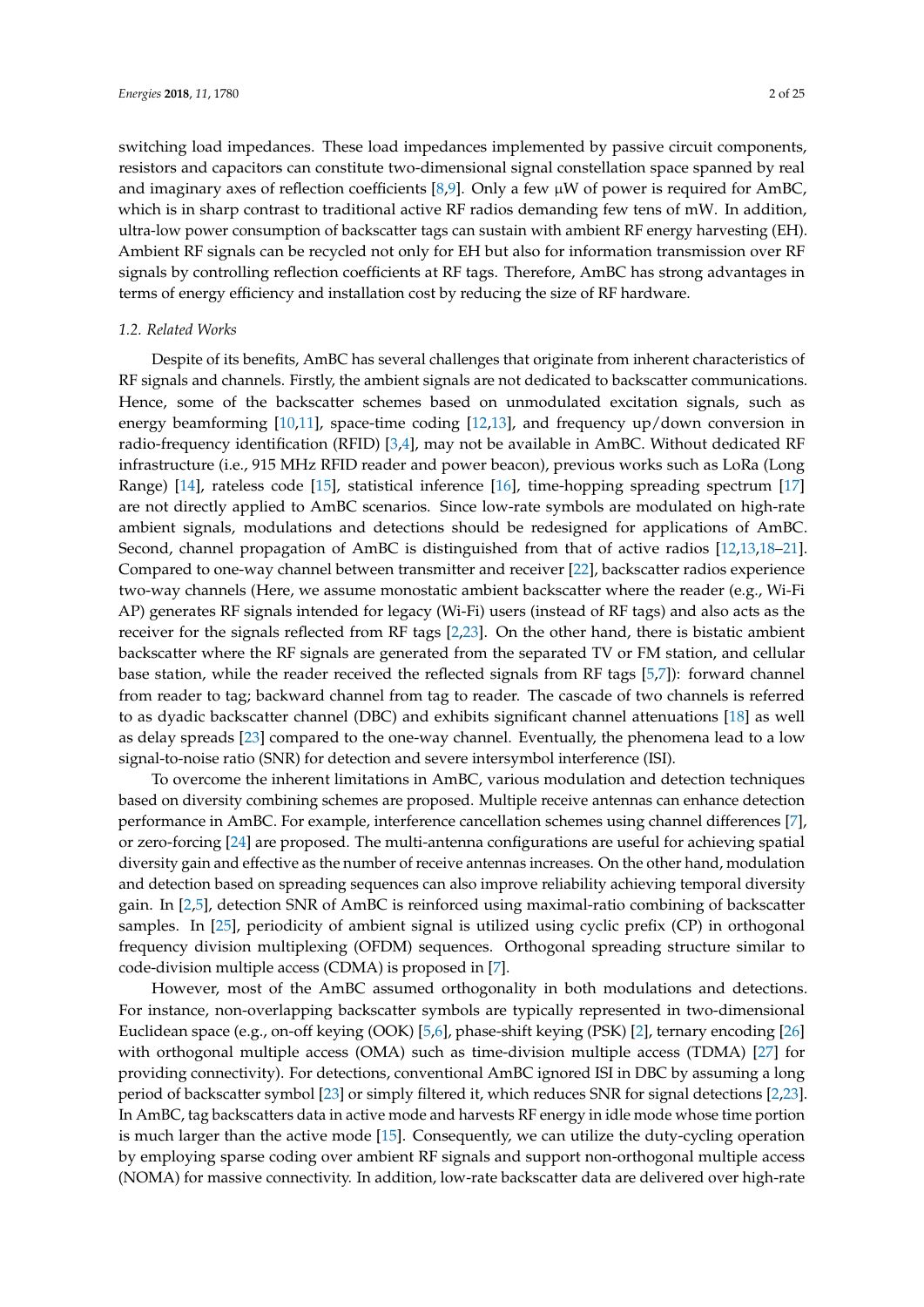ambient RF signal, which can be equivalently regarded as spreading sequences to provide diversity gain for reliable backscatter communications [\[25\]](#page-22-14). Utilizing the non-orthogonality for large-scale multiple access [\[28\]](#page-22-17), high-rate modulation [\[29\]](#page-22-18), and cooperative diversity [\[30\]](#page-22-19) techniques attracted significant attention in the fifth generation (5G) wireless network. Non-orthogonal signaling can support various wireless applications such as massive machine type communications (mMTC), ultra-reliable and low-latency communications (URLLC), and simultaneous wireless information and power transfer (SWIPT). However, there is a significant gap between NOMA and AmBC techniques, which requires sophisticated design criteria rather than a simple combination of existing RF techniques.

- **Modulation and Coding Scheme (MCS)**: In AmBC, MCS is implemented by only passive RF components with limited circuit power. Advanced MCS such as an adapting power ratio in conventional power-domain NOMA, or infinite-length channel coding may not be available in low-complexity AmBC hardware. Hence, code-domain NOMA based on sparse coding is preferred to power-domain NOMA especially for AmBC applications [\[28,](#page-22-17)[29\]](#page-22-18).
- **Channel and Detector Modeling**: Generally, AmBC modulation is operated in time domain typically using OOK [\[5](#page-21-4)[,6\]](#page-21-6) and *M*-PSK [\[2\]](#page-21-1). NOMA modulation, on the other hand, is operated in frequency domain such as filtered OFDM [\[31\]](#page-22-20) for mitigating multipath fading. Consequently, AmBC signal is severely distorted by ISI as a tag's information is conveyed in a high-rate ambient RF signal and experiences a two-way fading channel in time domain. Thus, proper channel and detector modeling are necessary in AmBC to prevent performance degradation, which may be induced by application of NOMA.

Therefore, we propose non-orthogonal sparse coding and a detector to realize massive connectivity for AmBC, which bridges the significant gap between AmBC and NOMA.

# *1.3. Proposed Sparse-Coded AmBC (SC-AmBC)*

On the other hand, non-orthogonal signaling in both modulation and detection is proposed recently. For example, sparse code multiple access (SCMA) proposed by Huawei (China) proved effective in a highly-overloaded network [\[32](#page-22-21)[,33\]](#page-23-0). In particular, sparse coding has three desirable properties that are suitable for massive connectivity:

- **Grant-Free Uplink Transmission**: With sparse coding, RF tags can transmit data in the uplink based on a predefined sparse codebook. The codebook structure can accommodate massive and bursty uplink traffic without a request-grant procedure [\[34\]](#page-23-1). The property can lead to low-latency without scheduling and resource allocation in contrast to the cognitive radio based AmBC [\[27\]](#page-22-16).
- **NOMA**: Sparse code encodes data in multi-dimensional complex codewords providing higher degrees of freedom than conventional two-dimensional AmBC modulators [\[2](#page-21-1)[,5](#page-21-4)[,6](#page-21-6)[,26\]](#page-22-15). As a result, sparse code can support concurrent RF transmissions and multiple-access interference (MAI) can be efficiently resolved by an iterative message passing algorithm (MPA) [\[32\]](#page-22-21).
- **Projected** *M***-ary Modulation**: In conventional AmBC modulators, *M*-ary modulation is only implemented by *M* distinct load impedances increasing form factors of RF devices for higher-order modulations [\[2](#page-21-1)[,8](#page-21-7)[,9\]](#page-22-0). On the other hand, with sparse coding, *M*-ary data can be represented by few constellation symbols using codeword projection/expansion method [\[35](#page-23-2)[,36\]](#page-23-3). Thus, *M*-ary modulation can be realized in AmBC without increasing form factors of RF devices.

In addition, due to increasing network densification and delay spreads in multipath propagation, exploiting ISI can achieve better spectral properties than conventional detectors by removing CP [\[31\]](#page-22-20). Based on these observations, we propose sparse-coded AmBC (SC-AmBC) including design of modulators and detectors for DBC. Our main contributions can be summarized as follows:

• Sparse-coded backscatter modulation algorithm (SC-BMA) supporting *M*-ary modulation for AmBC with small-form factors. The modulation can constitute multi-dimensional signal space,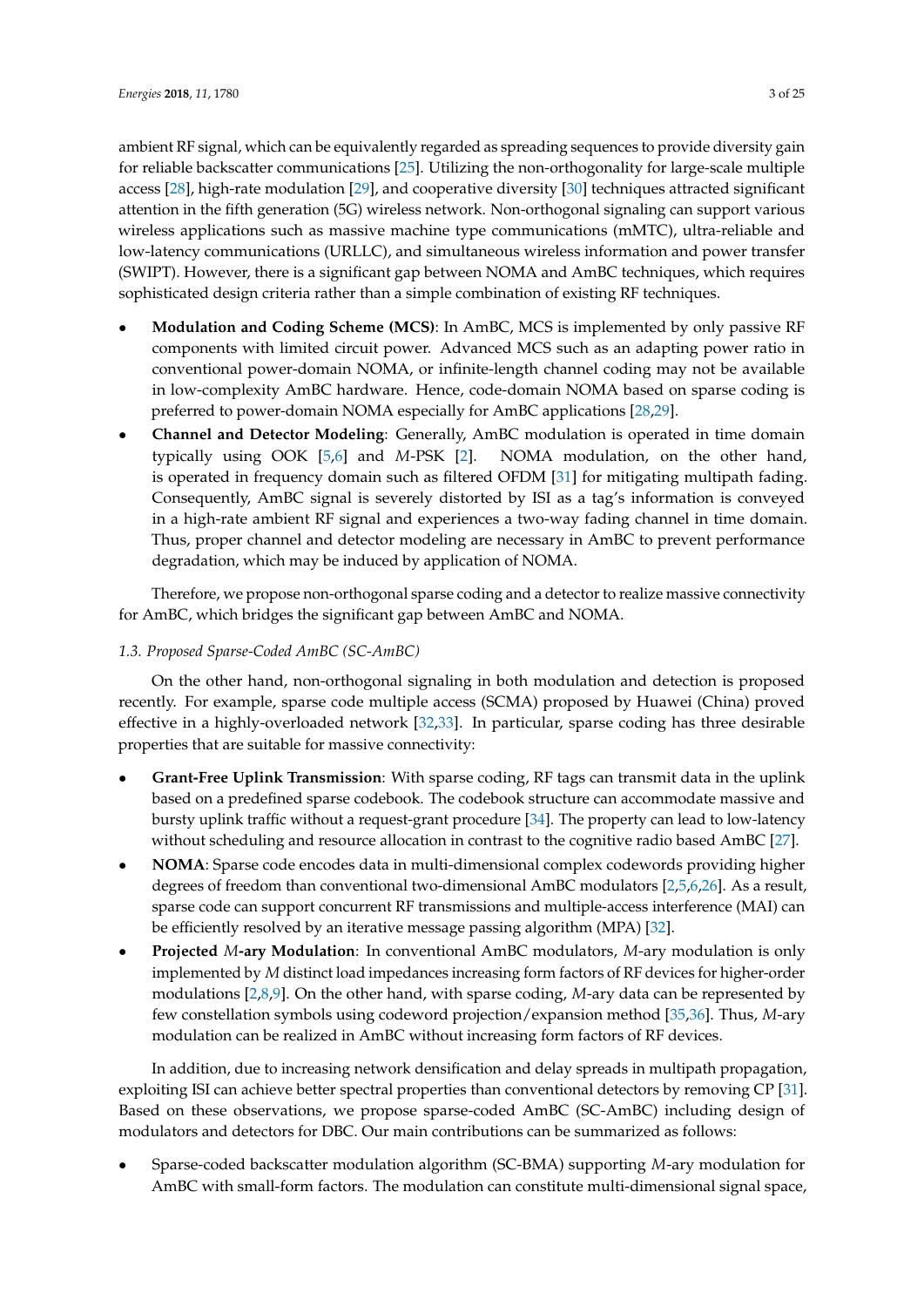which can be easily implemented for passive RF tags without increasing form-factor and exempted from complex signal processing burdening low-cost RF tags.

- Dyadic channel estimation algorithm (D-CEA) fully capturing characteristics of DBC. The channel modeling includes both the effect of cascaded channel in AmBC and the effect of NOMA signaling and is distinguished from one-way Rayleigh and single-path fading channel without ISI.
- Dyadic MPA (D-MPA) based on dyadic factor graph exploiting the weighted-sum of ISI caused by DBC in information exchange process. The proposed MPA exploiting ISI instead of filtering it provides superior detection performance to traditional MPA designed for one-way channels.

To the best of the authors' knowledge, implementing the sparse code for energy-constrained AmBC is not fully explored in literature. The rest of the paper is organized as follows. Section [2](#page-3-0) describes SC-AmBC and motivating examples of our model therein. Section [3](#page-6-0) presents the load modulation including a sparse coding algorithm and channel estimation algorithm, and an iterative detector based on DBC is proposed in Section [4.](#page-12-0) Simulation results are provided in Section [5.](#page-17-0) Finally, Section [6](#page-21-8) concludes the paper.

## <span id="page-3-0"></span>**2. System Model**

## *2.1. Notation*

Matrices (vectors) are denoted with upper (lower) case bold-face letters (e.g., **A** or **a**); the operator  ${(\cdot)}^H$  denotes the Hermitian; the operator  $\|\cdot\|$  denotes the vector norm; the operator ⊗ denotes the Kronecker product; the set of real, complex and binary numbers are respectively denoted by  $\mathbb{R}, \mathbb{C}$  and B; the vector  $\mathbf{1}_k$  denotes an all-one column vector with size *k* and the vector  $\mathbf{0}_k$  denotes an all-zero column vector with size  $k$ ; the operator  $p(\mathcal{A})$  denotes the probability of the event  $\mathcal{A}$ . the operator  $\mathbb{E}(\cdot)$  denotes statistical expectation;  $\mathcal{CN}(\mu,\sigma^2)$  denotes the circularly symmetric complex normal distribution with mean  $\mu$  and variance  $\sigma^2$ .

#### *2.2. System Model*

We consider the AmBC network [\[37\]](#page-23-4) based on access point (AP) such as Wi-Fi as depicted in Figure [1.](#page-4-0) The AP transmits data to its client as well as energy to nearby RF tags [\[2,](#page-21-1)[8,](#page-21-7)[9,](#page-22-0)[38\]](#page-23-5), replacing expensive and high-power RFID readers. In terms of deployment cost, utilizing ambient signals is very attractive for backscatter communication as they exist everywhere for providing low-cost Internet connectivity (e.g., TV signal, Wi-Fi, BlueTooth). In the AP's coverage area, there are multiple RF tags utilizing the ambient signals transmitted from the AP to downlink (DL) client. These RF tags can use the ambient signals for RF energy harvesting using a rectifier circuit exempting large-sized batteries. If they harvest sufficient energy for activating backscatter communication, they modulate load impedances connected to micro-controller to transmit *M*-ary data instead of large and power-intensive oscillator components [\[2](#page-21-1)[,8](#page-21-7)[,9](#page-22-0)[,38\]](#page-23-5). Depending on ambient energy harvesting, tags are only activated in a small fraction of time and mostly remain idle against harvest sufficient energy. The sparsity of ambient backscatter signals motivates us to use encoding data for multi-dimensional complex codewords [\[20,](#page-22-22)[32,](#page-22-21)[33,](#page-23-0)[39\]](#page-23-6) selected by time-variant reflection coefficients [\[20,](#page-22-22)[40\]](#page-23-7) and enables low-complexity decoding even for a massive number of concurrent RF transmissions and higher-order modulation. Consequently, SC-BMA among RF tags can enable NOMA, while providing massive connectivity for low-cost RF tags.

Upon the tags' modulation, AP receives low-rate uplink (UL) backscatter signals from the tags while transmitting high-rate DL signals to the client. Assuming a single antenna at AP where transmission and reception occurs simultaneously in full-duplex, these signals are overlapped causing self-interference (SI) [\[2,](#page-21-1)[41\]](#page-23-8). In addition, a high-sampling rate of DL signals significantly reduces sampling period of UL backscatter signals, causing ISI in multipath propagation environments [\[23\]](#page-22-12). Moreover, non-orthogonality of sparse code may cause MAI among active tags, degrading detection performance of concurrent RF transmissions [\[32](#page-22-21)[,33](#page-23-0)[,39](#page-23-6)[,42](#page-23-9)[–44\]](#page-23-10). Therefore, the detection of backscatter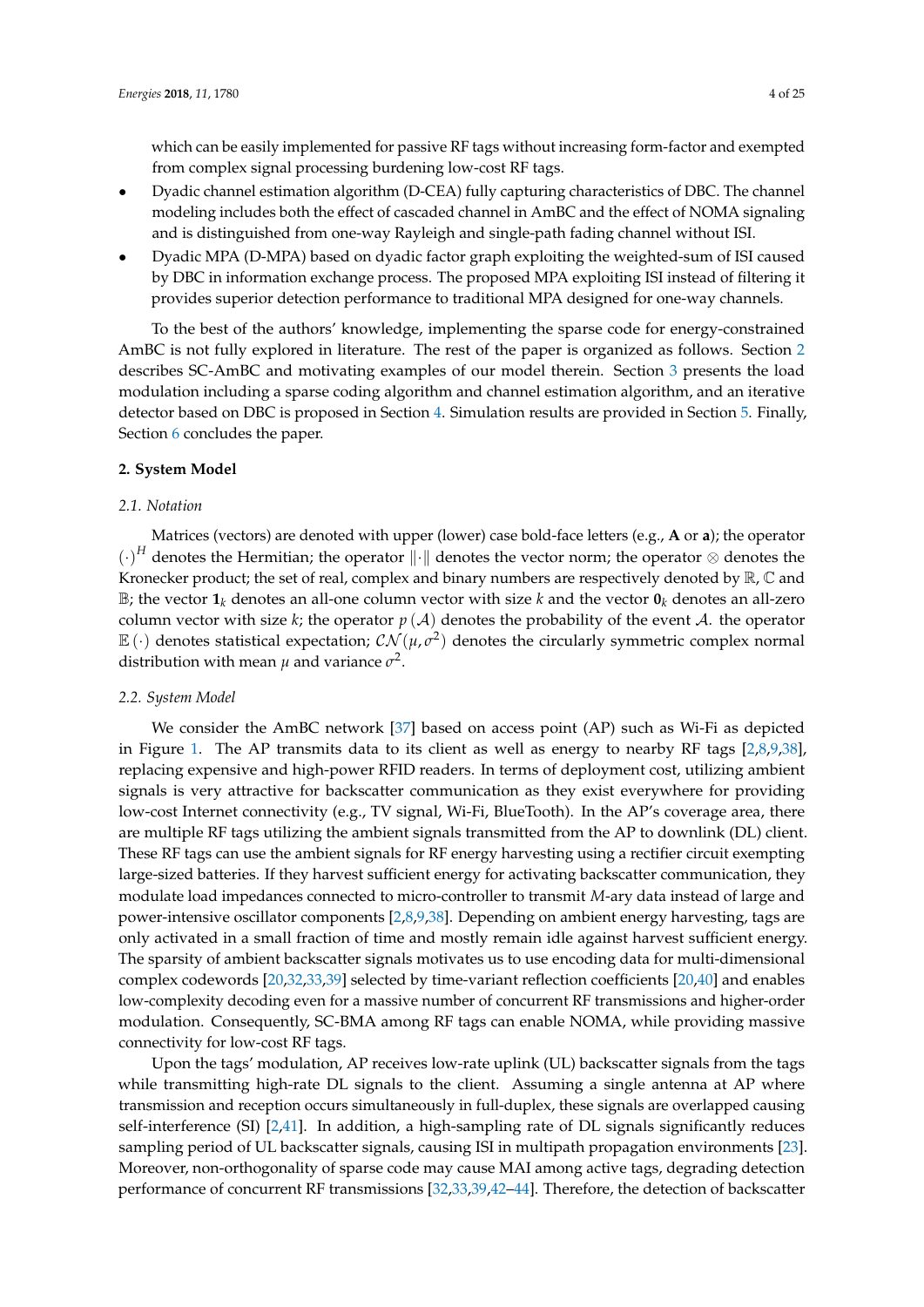signals requires mitigation of the three interferences (i.e., SI, ISI and MAI). Based on self-interference cancellation (SIC) [\[41](#page-23-8)[,45](#page-23-11)[,46\]](#page-23-12), strong DL interference can be efficiently removed so that UL backscatter detection can be feasible in practice [\[2\]](#page-21-1). Then, D-CEA followed by low-complexity iterative D-MPA is newly implemented to effectively detect data in the presence of the ISI and MAI. Clearly, the ambient backscatter rather exploiting interferences significantly improves spectral efficiency three-fold: full-duplex [\[2,](#page-21-1)[41\]](#page-23-8); NOMA with sparse code [\[32,](#page-22-21)[33](#page-23-0)[,39\]](#page-23-6); and multipath-diversity combining [\[22\]](#page-22-11).

<span id="page-4-0"></span>

**Figure 1.** Proposed AmBC network with single AP and multiple RF tags employing ambient RF energy harvesting and backscatter communications using sparse code.

To support multiple RF tags, link layer protocol of AmBC is composed of channel estimation and data transmission phase as described in Figure [2.](#page-4-1) In the channel estimation phase, AP estimates the SI channel using a silent period for RF tags [\[2\]](#page-21-1). Then, the tags transmit sparse pseudo random symbols known to AP, and it can efficiently estimate backscatter channels using compressed sensing algorithms [\[15](#page-22-6)[,47\]](#page-23-13). Moreover, as the DBC [\[12](#page-22-3)[,13](#page-22-4)[,18–](#page-22-9)[21\]](#page-22-10) experiences two-way fading in contrast to the conventional one-way fading models, D-CEA capturing the characteristics of these channels will be described in Section [3.](#page-6-0)

<span id="page-4-1"></span>

**Figure 2.** Link layer protocol for AmBC with sparse code.

In the data transmission phase, an ambient signal from AP can be sliced into *K* time slots, each with *L* samples, to spread  $N \geq K$  backscatter signals to increase signal-to-noise ratio (SNR) and reduce circuit-power consumption [\[2,](#page-21-1)[5–](#page-21-4)[7](#page-21-5)[,26](#page-22-15)[,48](#page-23-14)[,49\]](#page-23-15). As RF tags employ predefined codebooks for data transmissions, active tags can immediately transmit data with low latency without resource allocation and scheduling procedures [\[34\]](#page-23-1). At time slot  $k \in \{1, 2, \dots, K\}$ , the ambient signal with average transmit power  $\sigma_s^2$  can be expressed by

$$
\mathbf{s}_{k} = [s_{1,k}, \cdots, s_{L,k}]^{T} \in \mathbb{C}^{L \times 1}, \quad s_{l,k} \sim \mathcal{CN}(0, \sigma_{s}^{2}), \tag{1}
$$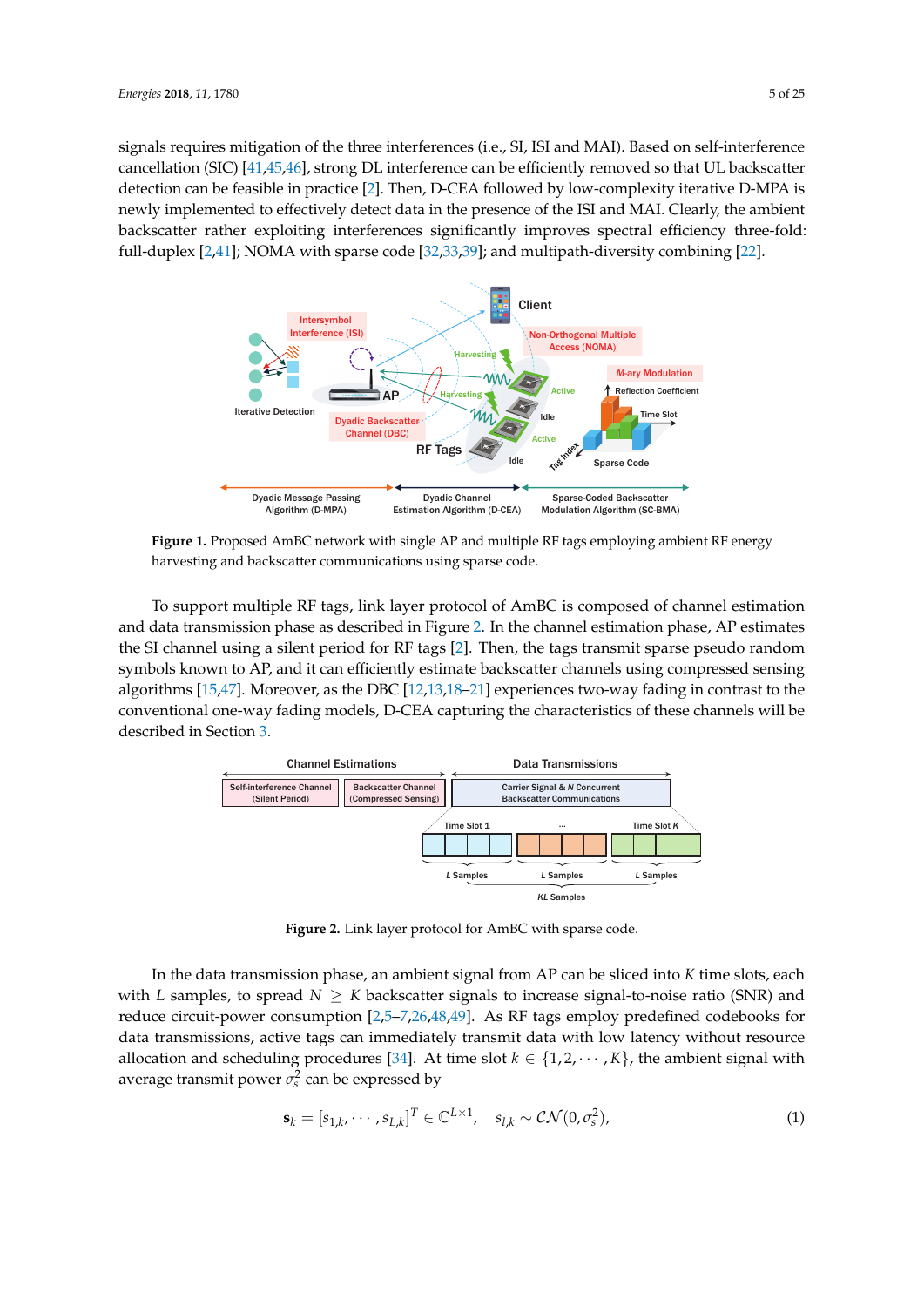where a Gaussian source model with sampling period *T<sup>s</sup>* is assumed to design ambient signal [\[49\]](#page-23-15). Next, the signal broadcasted from the AP is attenuated by forward channels. The discrete-time channel impulse response between AP and tag *n* can be expressed as [\[23\]](#page-22-12)

<span id="page-5-0"></span>
$$
\mathbf{f}_n = [f_n(1), \cdots, f_n(L_n^+)]^T, \text{ where } f_n(l') \sim \mathcal{CN}(0, \sigma_f^2/L_n^+), \quad \sigma_f^2 = \frac{G_s A_e}{4\pi d^2}, \quad l' \in \{1, \cdots, L_n^+\}, \quad (2)
$$

where  $L_n^+$  denotes the number of multipath for tag  $n \in \{1, 2, \dots, N\}$ . In Equation [\(2\)](#page-5-0),  $G_s$ ,  $A_e$  and *d*, respectively, denote antenna gain at AP, effective aperture of receive antenna and tag distance from AP [\[40\]](#page-23-7). Moreover, we assume independent and identically distributed (i.i.d.) channels among tags [\[12,](#page-22-3)[18,](#page-22-9)[19,](#page-22-23)[21\]](#page-22-10). It is noteworthy that the forward channel with wide-band ambient signals (e.g., 20 MHz in Wi-Fi) generally experiences frequency-selective fading in sharp contrast to frequency-flat fading in RFID and bistatic backscatter, causing delay spreads of received signals in the forward channel **f***n* [\[2\]](#page-21-1). To capture this characteristic, we can use Toeplitz matrix [\[50\]](#page-23-16), matrix-vector representations of circular-convolution operations. We define Toeplitz lower- and upper-triangular matrices as follows [\[23\]](#page-22-12):

<span id="page-5-3"></span>
$$
\mathbf{F}_n^+ = \sum_{l'=1}^{L_n^+} f_n(l') (\mathbf{J}_L^+)^{l'-1} \in \mathbb{C}^{L \times L}, \quad \mathbf{F}_n^- = \sum_{l'=1}^{L_n^+} f_n(l') (\mathbf{J}_L^-)^{L-l'+1} \in \mathbb{C}^{L \times L}, \tag{3}
$$

where the matrices  $J_L^+ \in \mathbb{R}^{L \times L}$  and  $J_L^- \in \mathbb{R}^{L \times L}$ , respectively, denote the Toeplitz forward shift and backward shift matrices of size  $L \times L$  where the first column of  $J_L^+$  and the first row of  $J_L^-$  are given by  $[0, 1, 0, \cdots, 0]^T$  and  $[0, 1, 0, \cdots, 0]$ , respectively [\[23](#page-22-12)[,50\]](#page-23-16). Due to delay spread, the received signal at tag *n* at time slot *k* can be expressed by superposition of *k*-th signals and (*k* − 1)-th signals such that

<span id="page-5-1"></span>
$$
\mathbf{y}_{k,n} = \underbrace{\mathbf{F}_n^+ \mathbf{s}_k}_{k-\text{th time}} + \underbrace{\mathbf{F}_n^- \mathbf{s}_{k-1}}_{k-1-\text{th time}} \in \mathbb{C}^{L \times 1},\tag{4}
$$

where the second term in Equation [\(4\)](#page-5-1) constitutes ISI for the ambient signal **s***<sup>k</sup>* . Since tags rely on RF energy harvesting, it operates in active or idle state depending on the incident power [\[37\]](#page-23-4) of the received signal in Equation [\(4\)](#page-5-1), which is expressed as

<span id="page-5-2"></span>
$$
E_n = \mathbb{E}\left[\sum_{k=1}^K ||\mathbf{y}_{k,n}||^2\right].
$$
 (5)

As described in Figure [3,](#page-6-1) the incident power in Equation [\(5\)](#page-5-2) affects duty-cycling operation and thus sparsity of NOMA. Let  $0 < \alpha \leq 1$  be a power ratio between backscattered and incident power, affecting performance of backscatter detection as well as energy harvesting [\[8,](#page-21-7)[9,](#page-22-0)[38\]](#page-23-5). Let *K*<sup>1</sup> < *K* be the number of time slots when tag is activated. In a codeword of length  $K = KL$ , each tag is activated for  $K_1L$  samples and remains idle for  $(K - K_1)L$ . It is remarkable that the delay spread of backscatter channel incurs ISI for  $\tilde{L} \leq L$  samples. Moreover, backscatter symbols from  $N \geq K$  tags (i.e., NOMA) in active states can be interfered in time-domain causing MAI, further complicating reliable detection of AmBC. Since RF tags are powered by ambient energy harvesting, circuit-power constraint that harvested power with efficiency *η* [\[51\]](#page-23-17) is greater than circuit power for entire *K* sampling period should be satisfied. If we assume a linear power consumption model with respect to energy per symbol  $\sigma_c^2$  and backscatter symbol rate  $R_s$  [\[8,](#page-21-7)[9\]](#page-22-0), the circuit-power constraint can be formulated as

$$
\underbrace{D(1 - \sigma_b^2)\eta E_n}_{\text{active state}} + \underbrace{(1 - D)\eta E_n}_{\text{idle state}} \ge P_c,
$$
\n(6)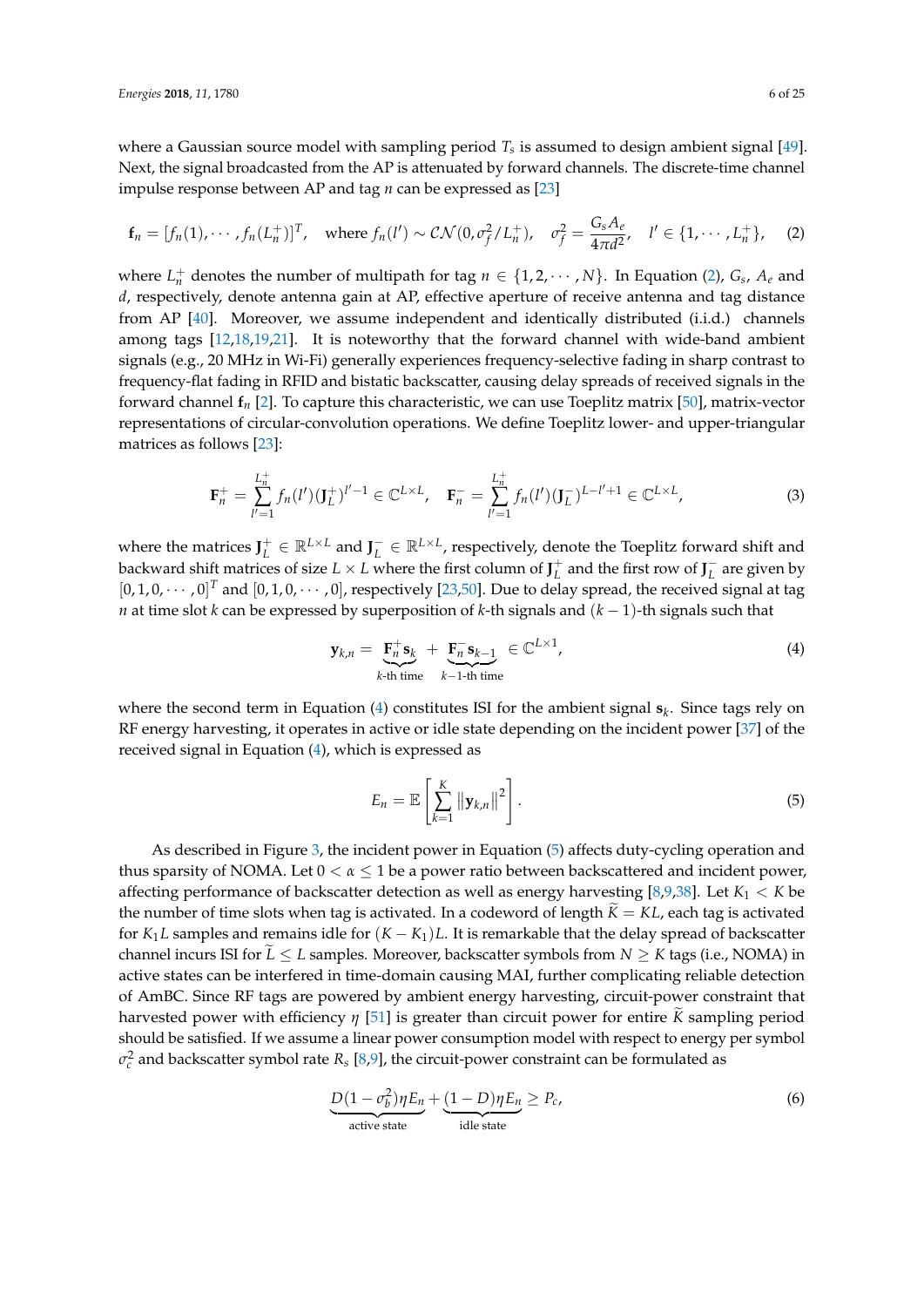where  $D = \frac{K_1}{K}$ ,  $P_c = R_s \sigma_c^2$  and  $R_s = \frac{1}{LT_s}$ . The average backscatter symbol power proportional to *α* is denoted by  $\sigma_b^2$  and will be discussed in Section [3.](#page-6-0) For convenient analysis of EH, we define the normalized energy per backscatter symbol as

<span id="page-6-3"></span>
$$
\beta = D\sigma_b^2. \tag{7}
$$

Under these settings, energy harvesting (EH) constraint or the circuit-power constraint can be reformulated as [\[37\]](#page-23-4)

<span id="page-6-2"></span>
$$
E_n \ge \theta = \frac{P_c}{\eta(1-\beta)}.\tag{8}
$$

From Equation [\(8\)](#page-6-2), the state of tag  $\mathbf{a} = [a_1, \dots, a_N]$  (0: idle, 1: active) with EH threshold  $\theta$  can be obtained by

$$
a_n = \mathbb{I}\{E_n \geq \theta\}, \quad \text{for } n \in \{1, \cdots, N\},
$$
\n<sup>(9)</sup>

<span id="page-6-1"></span>where  $\mathbb{I}\{x\}$  denotes the indicator function of the event *x*. If the EH constraint is satisfied, tag can encode sparse codewords using simple modulator circuit. In the following sections, we describe AmBC modulator in Section [3](#page-6-0) and detector in Section [4.](#page-12-0)



**Figure 3.** Example of duty-cycling operation per codeword of length  $\widetilde{K} = KL$ .

#### <span id="page-6-0"></span>**3. Sparse-Coded Load Modulation**

As described in the previous section, we design an AmBC modulator based on load impedances satisfying the following characteristics:

- **Small-form Factor**: The size of the RF tags is very limited for IoT applications such as implanted biosensors and wearables, so they should have a small number of load impedances to reduce their size. The proposed SC-BMA can enable *M*-ary modulation [\[35,](#page-23-2)[36\]](#page-23-3) for these small-form factor IoT devices, which is in sharp contrast to traditional *M*-ary backscatter modulators with massive number of load impedances (e.g., *M*-PSK [\[2\]](#page-21-1), *M*-QAM [\[8,](#page-21-7)[52](#page-23-18)[,53\]](#page-23-19)).
- **Interference Exploitation**: Detection performance of AmBC is severely degraded by the interferences (i.e., MAI and ISI). To rather exploit these interferences for massive connectivity, we design the codeword structure capturing sparsity [\[39\]](#page-23-6) of ambient EH and characteristics of DBC [\[18,](#page-22-9)[23\]](#page-22-12) where two-way fading and severe ISI occur.

Toward these goals, we describe the modulation and encoding models [\[32,](#page-22-21)[33,](#page-23-0)[39,](#page-23-6)[42\]](#page-23-9), which include design of mapping function [\[35](#page-23-2)[,36\]](#page-23-3) and sparse factor graph [\[39\]](#page-23-6).

If tag *n* is activated, the tag generates  $\log_2 M$ -length bit stream  $\mathbf{d}_n^{\dagger}$  as follows:

$$
\mathbf{d}_n^{\dagger} \in \{\mathbf{d}^{\star}(1), \cdots, \mathbf{d}^{\star}(M)\}, \quad \mathbf{d}^{\star}(m) = [d_1^{\star}(m) \cdots d_{\log_2 M}^{\star}(m)] \in \mathbb{B}^{1 \times \log_2 M}, \quad \text{if } a_n = 1. \tag{10}
$$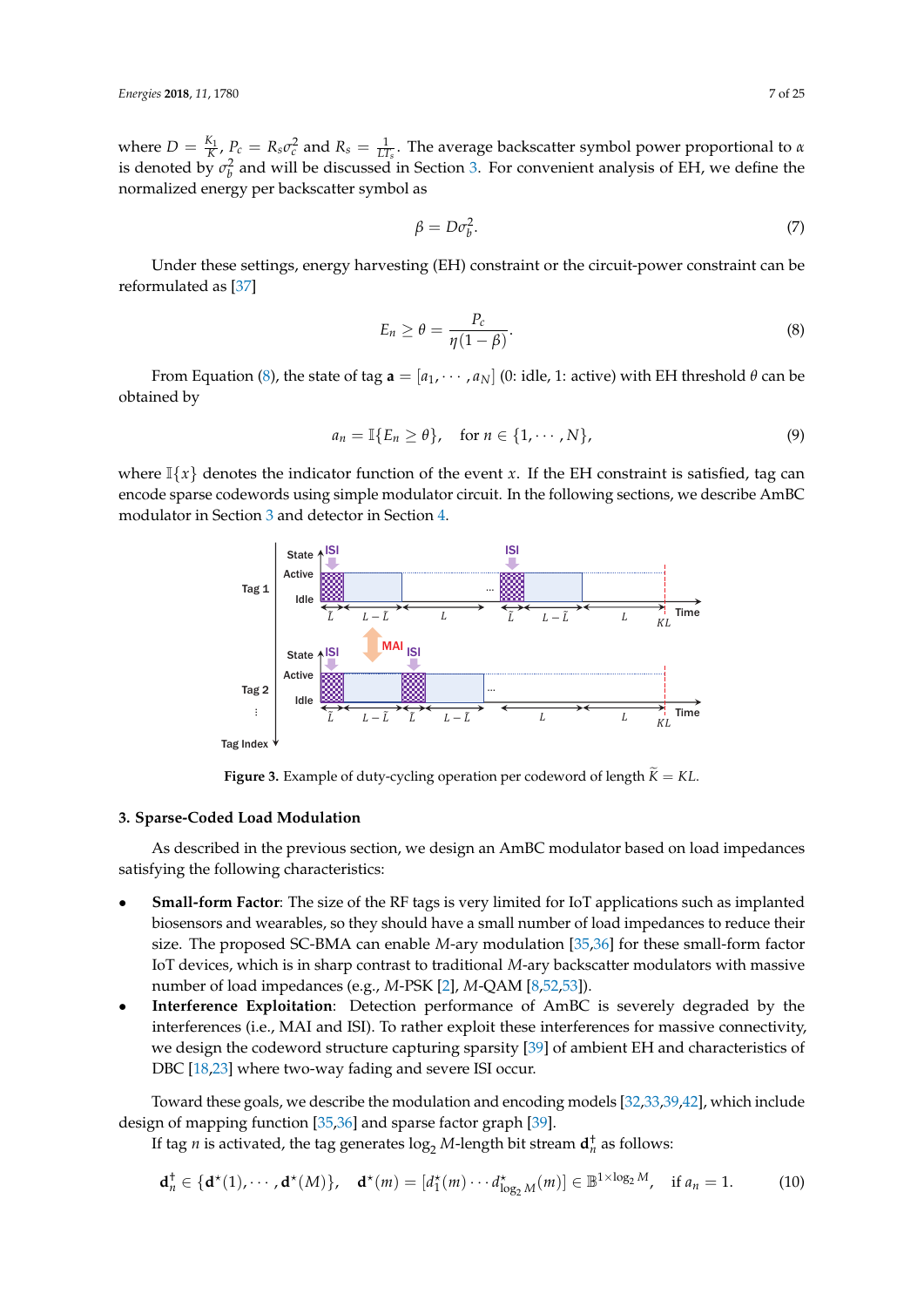To modulate the binary vector  $\mathbf{d}_n^{\dagger}$  into M-ary backscatter symbol vector  $\mathbf{b}_n$ , we define the mapping function  $\psi_M$  for  $K_1 = 2$  and  $M \in \{2, 4, 8\}$  as (Here, we consider relatively small values of  $K_1$  and M to show feasibility of high-order AmBC modulation. It is noteworthy that even higher-order modulation (e.g.,  $\{K_1 = 3, M = 16\}$ ,  $\{K_1 = 4, M = 64\}$ ) can be efficiently implemented at RF tag by appropriate design of the parameter set  ${K_1, M}$  and the mapping function.):

<span id="page-7-1"></span>
$$
\psi_2 = \begin{cases}\n\sqrt{\alpha}[1, -1], & \text{for } \mathbf{d}_n^+ = [0], \\
\sqrt{\alpha}[-1, 1], & \text{for } \mathbf{d}_n^+ = [1], \\
\sqrt{\alpha}[0, 1], & \text{for } \mathbf{d}_n^+ = [00], \\
\sqrt{\alpha}[0, 1], & \text{for } \mathbf{d}_n^+ = [00], \\
\sqrt{\alpha}[0, -1], & \text{for } \mathbf{d}_n^+ = [00], \\
\sqrt{\alpha}[0, -1], & \text{for } \mathbf{d}_n^+ = [10], \\
\sqrt{\alpha}[-1, 0], & \text{for } \mathbf{d}_n^+ = [10], \\
\sqrt{\alpha}[-1, 0], & \text{for } \mathbf{d}_n^+ = [11], \\
\sqrt{\alpha}[-1, -1], & \text{for } \mathbf{d}_n^+ = [100], \\
\sqrt{\alpha}[-1, -1], & \text{for } \mathbf{d}_n^+ = [101], \\
\sqrt{\alpha}[-1, -1], & \text{for } \mathbf{d}_n^+ = [101], \\
\sqrt{\alpha}[-1, -1], & \text{for } \mathbf{d}_n^+ = [110], \\
\sqrt{\alpha}[-1, 0], & \text{for } \mathbf{d}_n^+ = [111].\n\end{cases}
$$
\n(11)

Then, the *M*-ary symbol vector  $\mathbf{b}_n$  can be expressed by

<span id="page-7-2"></span>
$$
\mathbf{b}_n = \psi_M(\mathbf{d}_n^{\dagger}) \in \{\mathbf{b}^{\star}(1), \cdots, \mathbf{b}^{\star}(M)\}, \quad \mathbf{b}^{\star}(m) = [b_1^{\star}(m), \cdots, b_{K_1}^{\star}(m)] \in \mathbb{R}^{1 \times K_1}, \tag{12}
$$

$$
\sigma_b^2 = \mathbb{E}\left[\frac{\|\mathbf{b}_n\|^2}{K_1}\right] = \begin{cases} \alpha, & \text{for } M = 2, \\ 0.5\alpha, & \text{for } M = 4, \\ 0.75\alpha, & \text{for } M = 8. \end{cases} \tag{13}
$$

As described in Figure [4,](#page-7-0) these mapping functions satisfy the small-form factor requirement in RF tags. For instance, in conventional phase-shift keying (PSK)-based backscatter modulator, *M* constellation points are present in signal constellation with phase difference 2*π*/*M* in Figure [4a](#page-7-0) [\[2\]](#page-21-1). Thus, the modulator requires  $N_Z = M$  distinct load impedances, inevitably increasing the size of RF tags. On the other hand, the SC-AmBC modulator only has three constellation points even for higher-order modulation. Accordingly, the required number of load impedances is  $N_Z = 2$ , since a zero-constellation point is equivalent to the idle state of RF tag [\[26\]](#page-22-15). Although several constellation points can be overlapped in Figure [4b](#page-7-0), symbols can be detectable as long as they are uniquely mapped in *K*1-dimensional signal space in Equation [\(11\)](#page-7-1), even achieving modulation diversity gain [\[54\]](#page-23-20) for reliable AmBC. Thus, high-order modulation can be implemented to typical binary PSK (BPSK) backscatter modulator, enabling a high data rate for a small-form factor passive RF devices such as biosensors and wearables.

<span id="page-7-0"></span>

**Figure 4.** Example of mapping function *ψ<sup>M</sup>* for AmBC. (**a**) PSK-based backscatter modulator; (**b**) sparse-coded backscatter modulator.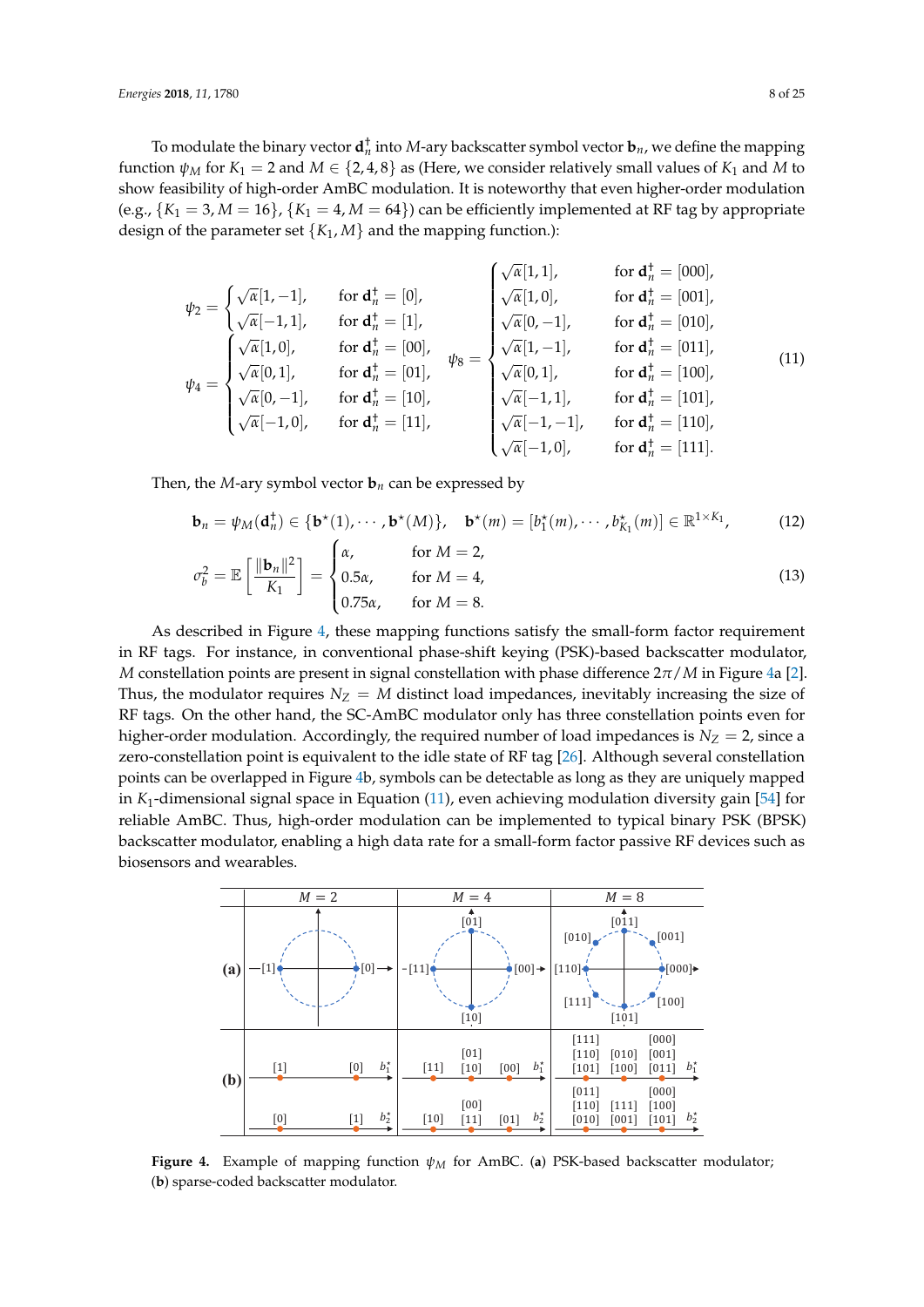**Remark 1.** *The multidimensional mapping function can be designed for any values of K*<sup>1</sup> *and M with the following rules:*

- **•** In each dimension, there are three constellation points (i.e.,  $-\sqrt{\alpha}$ , 0,  $\sqrt{\alpha}$ ).
- A parameter set  $\{K_1, M\}$  satisfies the inequality  $M \leq 3^{K_1}$ .
- *Multidimensional symbols are mapped with Gray code labeling.*

An example of *M*-ary mapping function in vector space  $\mathbb{R}^{1\times K_1}$  is expressed in Figure [5.](#page-8-0) Interestingly, the previous example in Figure [4](#page-7-0) is the projection of multidimensional symbol to the axes  $b_1^*, \dots, b_{K_1}^*$ . We can observe that the parameter  $K_1$  constitutes the axes of the signal space and *M* represents the number of constellation points in the vector space. Since the number of symbols RF tag can represent in each dimension is only three, all of the constellation points exist in dashed rectangular lattices in Figure [5](#page-8-0) and the number of symbols *M* is less than 3 *<sup>K</sup>*<sup>1</sup> for unique mapping of *M*-ary data. In addition, we adopt lattice constellations along with Gray code labeling to lower bit-error rate (BER), which may be suboptimal but efficient and practical heuristic for solving a mapping function design problem known to be NP-hard (Non-deterministic Polynomial-time hard) [\[33\]](#page-23-0). Based on these rules, we can generalize the mapping function  $\psi_M$  even for higher values of  $K_1$  and  $M$  based on the projection of the multidimensional constellation for the small-form factor AmBC applications. However, due to practical requirements of quality-of-service (QoS) and sparsity issue for low-complexity decoding, we consider small values of *K*<sup>1</sup> and *M*.

<span id="page-8-0"></span>

**Figure 5.** Example of multidimensional mapping function. (a)  $K_1 = 2$ ,  $M = 4$ ; (b)  $K_1 = 2$ ,  $M = 8$ ;  $(k) K_1 = 3, M = 16.$ 

In the sequel,  $K_1$ -length modulated symbols  $\mathbf{b}_n$  are spread into K-length sparse codewords using one-way factor graph (Tanner graph)  $\tilde{G}$  [\[44\]](#page-23-10). By doing so, dimension of signal is extended to 2*K*-dimension [\[32](#page-22-21)[,33](#page-23-0)[,39](#page-23-6)[,42\]](#page-23-9) with *M<sup>N</sup>* points in a main constellation, in contrast to conventional AmBC modulators typically laid on two-dimensional Euclidean spaces [\[22\]](#page-22-11) with *M* constellation points (e.g., 4-QAM [\[9,](#page-22-0)[38\]](#page-23-5), 16-QAM [\[8](#page-21-7)[,52\]](#page-23-18), 16-PSK [\[2\]](#page-21-1), 32/64-QAM [\[53\]](#page-23-19)). As a result, the number of tags allowed to transmit is increased to  $N = {K \choose K_1}$ . The overloading factor [\[32\]](#page-22-21), ratio of the number of RF tags and the time slots can be defined by

$$
\lambda = N/K \ge 1. \tag{14}
$$

In addition, the duty cycle of tag is extended to  $D = K_1/K$ , which is  $K_1$ -fold increase compared to the time-division-based AmBC (TD-AmBC) with  $D = 1/K$  [\[2](#page-21-1)[,27\]](#page-22-16). Although  $N_1 = {K-1 \choose K_1-1}$  tags are interfering in an arbitrary time slot, the MAI can be efficiently suppressed by exploiting sparse code structure. Although there are many possible choices of  $K_1$ , we choose  $K_1 = 2$  for simplicity of system modeling. The setting can achieve maximum sparsity as well as reasonable error rate for backscatter detection [\[39\]](#page-23-6). In addition, it can reduce complexity of modulation and detection algorithms, which will be discussed later. (For example, if *K*<sup>1</sup> becomes larger, the 'for' loops in Algorithm [1,](#page-9-0) expressed in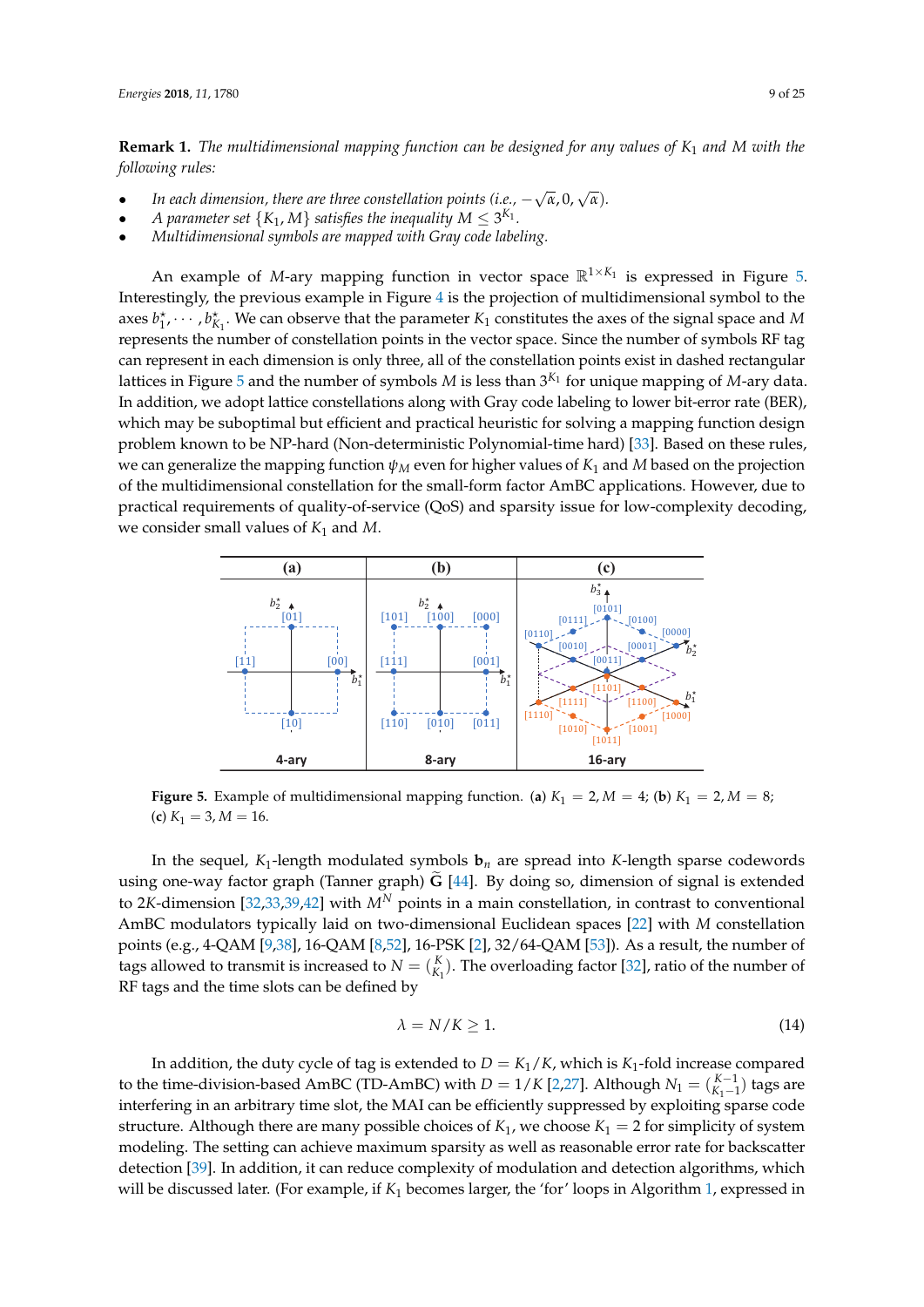terms of  $n_1$  and  $n_2$ , should be modified in terms of  $n_1, n_2, \dots, n_{K_1}$ . In addition, information projection and expansion in MPA, as summarized in Table [1,](#page-9-1) should be extended to higher-order modulation by increasing the range of the indicator parameter as  $\Lambda(k, n) \in \{1, \dots, K_1\}$ . It is noted that  $K_1 = 2$  is a common assumption in sparse coding for low-complexity modulation and detection [\[32–](#page-22-21)[35](#page-23-2)[,39\]](#page-23-6))

<span id="page-9-1"></span>

| M              | $\Lambda(\tilde{k},n)$  | Projected Information from VN $n$ to FN $\tilde{k}$                                                                                                                                                                                                                                                                                                                                                                                                                                                                                                                                                                                         |  |  |  |
|----------------|-------------------------|---------------------------------------------------------------------------------------------------------------------------------------------------------------------------------------------------------------------------------------------------------------------------------------------------------------------------------------------------------------------------------------------------------------------------------------------------------------------------------------------------------------------------------------------------------------------------------------------------------------------------------------------|--|--|--|
| $\overline{4}$ | 1                       | $\overline{I}_{n\to \widetilde{k}}(1) = I_{n\to \widetilde{k}}(1), \quad \overline{I}_{n\to \widetilde{k}}(2) = \max_{\alpha} \left( I_{n\to \widetilde{k}}(2), I_{n\to \widetilde{k}}(3) \right), \quad \overline{I}_{n\to \widetilde{k}}(3) = I_{n\to \widetilde{k}}(4)$                                                                                                                                                                                                                                                                                                                                                                  |  |  |  |
|                | $\overline{2}$          | $\overline{I}_{n\to\widetilde{k}}(1) = I_{n\to\widetilde{k}}(2), \quad \overline{I}_{n\to\widetilde{k}}(2) = \max^{\star} \left( I_{n\to\widetilde{k}}(1), I_{n\to\widetilde{k}}(4) \right), \quad \overline{I}_{n\to\widetilde{k}}(3) = I_{n\to\widetilde{k}}(3)$                                                                                                                                                                                                                                                                                                                                                                          |  |  |  |
| 8              | $\mathbf{1}$            | $\overline{I}_{n \to \widetilde{k}}(1) = \max^{\star} \left( I_{n \to \widetilde{k}}(1), I_{n \to \widetilde{k}}(2), I_{n \to \widetilde{k}}(4) \right), \quad \overline{I}_{n \to \widetilde{k}}(2) = \max^{\star} \left( I_{n \to \widetilde{k}}(3), I_{n \to \widetilde{k}}(5) \right),$<br>$\overline{I}_{n\to\widetilde{k}}(3)=\max_{\mu\to\widetilde{k}}\left(I_{n\to\widetilde{k}}(6),I_{n\to\widetilde{k}}(7),I_{n\to\widetilde{k}}(8)\right)$                                                                                                                                                                                      |  |  |  |
|                | $\overline{2}$          | $\overline{I}_{n\to\tilde{k}}(1) = \max^{\star} \left( I_{n\to\tilde{k}}(1), I_{n\to\tilde{k}}(5), I_{n\to\tilde{k}}(6) \right), \quad \overline{I}_{n\to\tilde{k}}(2) = \max^{\star} \left( I_{n\to\tilde{k}}(2), I_{n\to\tilde{k}}(8) \right),$<br>$\overline{I}_{n\to \widetilde{k}}(3) = \max_{\alpha} \left( I_{n\to \widetilde{k}}(3), I_{n\to \widetilde{k}}(4), I_{n\to \widetilde{k}}(7) \right)$                                                                                                                                                                                                                                  |  |  |  |
|                |                         |                                                                                                                                                                                                                                                                                                                                                                                                                                                                                                                                                                                                                                             |  |  |  |
| M              | $\Lambda(\tilde{k}, n)$ | Expanded Information from FN $\widetilde{k}$ to VN $n$                                                                                                                                                                                                                                                                                                                                                                                                                                                                                                                                                                                      |  |  |  |
|                | 1                       | $\overline{I}_{\widetilde{k}\to n}(1)=\vec{I}_{\widetilde{k}\to n}^{+}(1),\quad \overline{I}_{\widetilde{k}\to n}(2)=\vec{I}_{\widetilde{k}\to n}^{+}(2),\quad \overline{I}_{\widetilde{k}\to n}(3)=\vec{I}_{\widetilde{k}\to n}^{+}(2),\quad \overline{I}_{\widetilde{k}\to n}(4)=\vec{I}_{\widetilde{k}\to n}^{+}(3)$                                                                                                                                                                                                                                                                                                                     |  |  |  |
| $\overline{4}$ | $\overline{2}$          | $\overline{I}_{\widetilde{k}\to n}(1) = \overline{I}_{\widetilde{k}\to n}^+(2)$ , $\overline{I}_{\widetilde{k}\to n}(2) = \overline{I}_{\widetilde{k}\to n}^+(1)$ , $\overline{I}_{\widetilde{k}\to n}(3) = \overline{I}_{\widetilde{k}\to n}^+(3)$ , $\overline{I}_{\widetilde{k}\to n}(4) = \overline{I}_{\widetilde{k}\to n}^+(2)$                                                                                                                                                                                                                                                                                                       |  |  |  |
| 8              | $\mathbf{1}$            | $\overline{I}_{\tilde{k}\to n}(1) = \overline{I}_{\tilde{k}\to n}^+(1)$ , $\overline{I}_{\tilde{k}\to n}(2) = \overline{I}_{\tilde{k}\to n}^+(1)$ , $\overline{I}_{\tilde{k}\to n}(3) = \overline{I}_{\tilde{k}\to n}^+(2)$ , $\overline{I}_{\tilde{k}\to n}(4) = \overline{I}_{\tilde{k}\to n}^+(1)$ ,<br>$\overline{I}_{\widetilde{k}\to n}(5)=\overline{I}_{\widetilde{k}\to n}^{+}(2),\quad \overline{I}_{\widetilde{k}\to n}(6)=\overline{I}_{\widetilde{k}\to n}^{+}(3),\quad \overline{I}_{\widetilde{k}\to n}(7)=\overline{I}_{\widetilde{k}}^{+}$ (3), $\overline{I}_{\widetilde{k}\to n}(8)=\overline{I}_{\widetilde{k}}^{+}$ (3) |  |  |  |

**Table 1.** Table of information projections and expansions (VN: variable node, FN: factor node).

# <span id="page-9-0"></span>**Algorithm 1** Sparse-coded backscatter modulation algorithm (SC-BMA)

1: **input** the number of time slots *K* and the modulation order *M* 2: obtain the symbol mapping  $\mathbf{b}^*(m) = \psi_M(\mathbf{d}^*(m))$ ,  $m \in \{1, \dots, M\}$  from [\(11\)](#page-7-1) 3: **for**  $m \in \{1, \cdots, M\}$  **do** 4: **initialize**  $n = 1$ 5: **for**  $n_1 = 1 : K - 1$  **do** 6: **for**  $n_2 = 1 : K - n_1$  **do** 7: **for**  $k = 1 : K$  **do** 8: **if**  $k = n_1$  **then** 9:  $\widetilde{b}_{k,n}(m) = b_1^*$ (*m*), *<sup>g</sup>*e*k*,*<sup>n</sup>* <sup>=</sup> <sup>1</sup> . first non-zero element 10: **else if**  $k = n_1 + n_2$  **then** 11:  $\widetilde{b}_{k,n}(m) = b_2^*$ (*m*), *<sup>g</sup>*e*k*,*<sup>n</sup>* <sup>=</sup> <sup>1</sup> . second non-zero element 12: **else** 13:  $\widetilde{b}_{k,n}(m) = 0$ ,  $\widetilde{g}_{k,n} = 0$  .  $\geq$  zero element ... end if 15: **end for** 16:  $n \leftarrow n+1$ 17: **end for** 18: **end for** 19: **end for** 20: obtain  $\widetilde{\mathbf{G}} = {\{\widetilde{g}_{k,n}\}, \mathbf{B}(m) = {\{\widetilde{b}_{k,n}(m)\}}$  .  $\triangleright$  one-way factor graph, codebook 21: generate  $\widetilde{G}^+ = \widetilde{G} \otimes \mathbf{1}_L$ ,  $B^+(m) = B(m) \otimes \mathbf{1}_L$ 22. generate  $\widetilde{\mathbf{G}}^{-} = [(\mathbf{J}_K^+ + (\mathbf{J}_K^-)^{K-1})\widetilde{\mathbf{G}}] \otimes [\mathbf{1}_L^T \mathbf{0}_{L-\widetilde{L}}^T]^T$ ,  $\mathbf{B}^{-}(m) = [(\mathbf{J}_K^+ + (\mathbf{J}_K^-)^{K-1})\mathbf{B}(m)] \otimes [\mathbf{1}_L^T \mathbf{0}_{L-\widetilde{L}}^T]^T$ 23: **output** the codebooks  ${\bf B}^+(m)$ ,  ${\bf B}^-(m)$ }<sub>*m*∈{1,…,*M*}</sub> and the factor graphs  ${\bf \tilde{G}}^+$ ,  ${\bf \tilde{G}}^ \sum_{L}^{T}$  **0**<sup>*T*</sup><sub>*L*</sub>  $\left[ \begin{matrix} T \\ L-\widetilde{L} \end{matrix} \right]^T$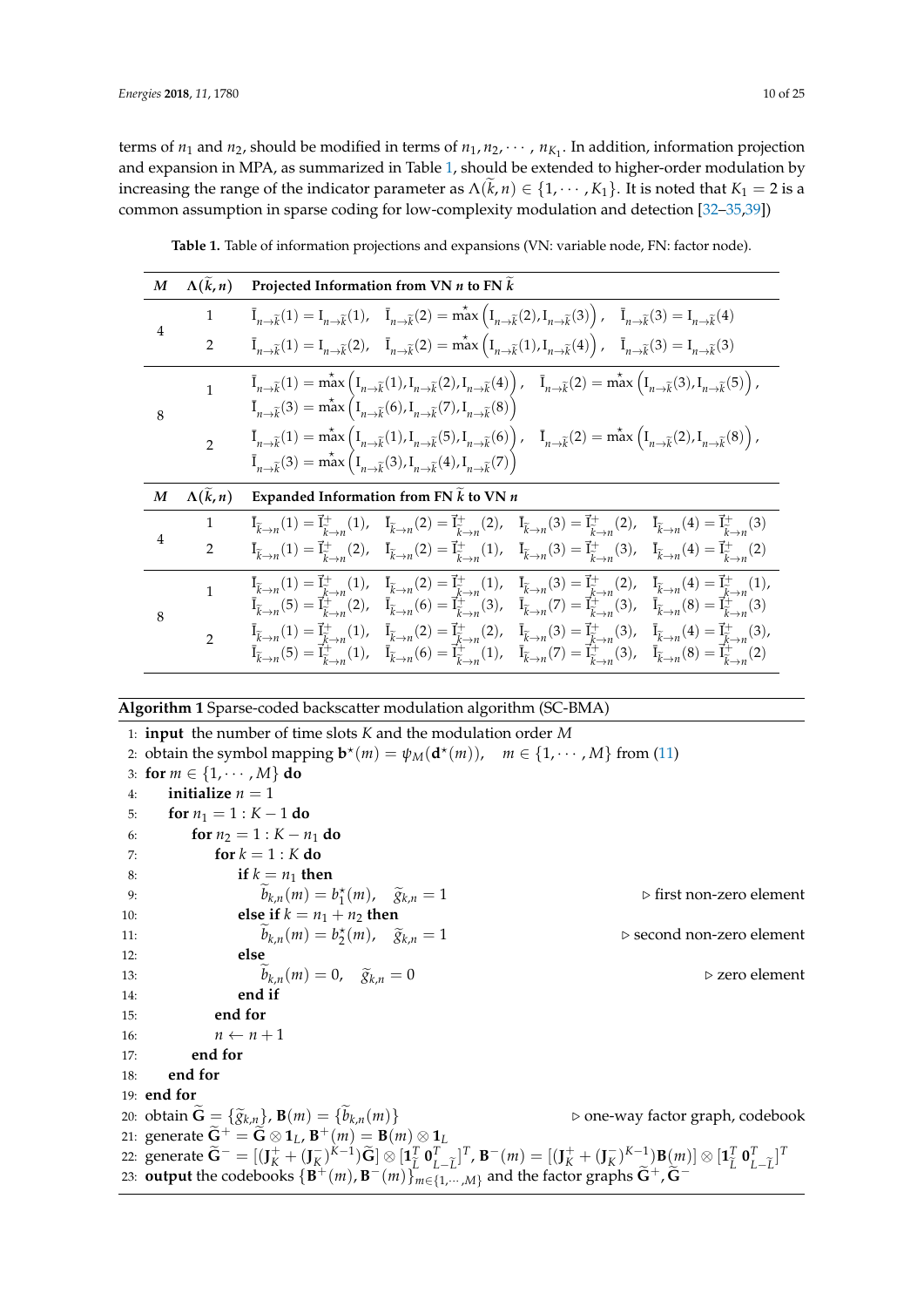Note that, in AmBC, to conserve energy as well as increase SNR for RF tags, *K*-length codewords are spanned on *L* samples, generating  $\tilde{K} = KL$ -length codewords. In addition, ambient backscatter signal experiences DBC in contrast to the one-way Rayleigh channel in conventional sparse coding. Based on these observations, we introduce dyadic factor graph extending one-way factor graph G as shown in Figure [6.](#page-10-0) The dyadic (two-way) factor graph has two kinds of nodes, namely, variable node (VN) representing codeword of tag  $n \in \{1, \cdots, N\}$  and function node (FN) representing received signal at sample  $k \in \{1, \dots, K\}$ . Due to ISI among backscatter signals, the dyadic factor graph is composed of the forward factor graph  $\widetilde{\mathbf{G}}^+ = \{ \widetilde{\mathcal{S}}_{\widetilde{k}, \widetilde{h}}^+ \}$  $\{\widetilde{k}, n\}$  ∈  $\mathcal{B}^{\widetilde{K}\times N}$  and the backward factor graph  $\widetilde{\mathbf{G}}^{-} = \{\widetilde{\mathcal{S}}_{\widetilde{k}, n}^{-}\}$ e*k*,*n*  $\} \in \mathcal{B}^{K \times N}$ representing interference symbols. Here, we use the superscript {·}<sup>−</sup> to represent the signals related to ISI and the superscript  $\{\cdot\}^+$  vice versa. The backward factor graph has  $K\tilde{L}$  non-zero rows which are circular-shifted from the forward factor graph, and sparse matrix under the condition  $\tilde{L} < L$ , stating that symbols are only interfered by neighboring symbols [\[23\]](#page-22-12). The new graph structure can efficiently exploit the MAI and ISI for backscatter detection, satisfying the second requirement of AmBC for massive connectivity. Based on sparse factor graph structure [\[39\]](#page-23-6) in UL, the backscatter modulation can be generalized by the pseudo codes in Algorithm [1.](#page-9-0)

Since channel information is not available at RF tags, they encode data using the one-way codebook  ${\bf B}(m)$ <sub>*m*∈{1,…,*M*} without knowing ISI, and the forward and backward codebooks</sub>  ${B^+(m), B^-(m)}_{m \in \{1,...,M\}}$  containing information on ISI will be used in detection procedure in Section [4.](#page-12-0) Thus, the reflection coefficients and backscattered signals at RF tags over *L* samples can be represented by

$$
\mathbf{x}_{k,n} = \Gamma_{k,n} \mathbf{y}_{k,n} \in \mathbb{C}^{1 \times L}, \quad \text{where } \Gamma_{k,n} \in \begin{cases} \{0\}, & \text{if } a_n = 0 \text{ (idle)},\\ \tilde{b}_{k,n}(m), & \text{if } a_n = 1 \text{ (active)}. \end{cases} \tag{15}
$$

<span id="page-10-0"></span>

**Figure 6.** Example of dyadic factor graph composed of forward factor graph  $\widetilde{G}^+$  and backward factor graph  $\widetilde{G}^{-}(K = 4, N = 6, K_1 = 2, L = 3, \widetilde{L} = 1).$ 

Similar to the forward channel, backward channel and interference channel can be defined by

<span id="page-10-1"></span>
$$
\mathbf{g}_n = [g_n(1), \cdots, g_n(L_n^-)]^T, \quad \mathbf{h}_0 = [h_0(1), \cdots, h_0(L_0)]^T,
$$
  
\n
$$
\mathbf{G}_n^+ = \sum_{l'=1}^{L_n^-} g_n(l')(J_L^+)^{l'-1} \in \mathbb{C}^{L \times L}, \quad \mathbf{G}_n^- = \sum_{l'=1}^{L_n^-} g_n(l')(J_L^-)^{L-l'+1} \in \mathbb{C}^{L \times L},
$$
  
\n
$$
\mathbf{H}_0^+ = \sum_{l'=1}^{L_0} h_0(l')(J_L^+)^{l'-1} \in \mathbb{C}^{L \times L}, \quad \mathbf{H}_0^- = \sum_{l'=1}^{L_0} h_0(l')(J_L^-)^{L-l'+1} \in \mathbb{C}^{L \times L},
$$
\n(16)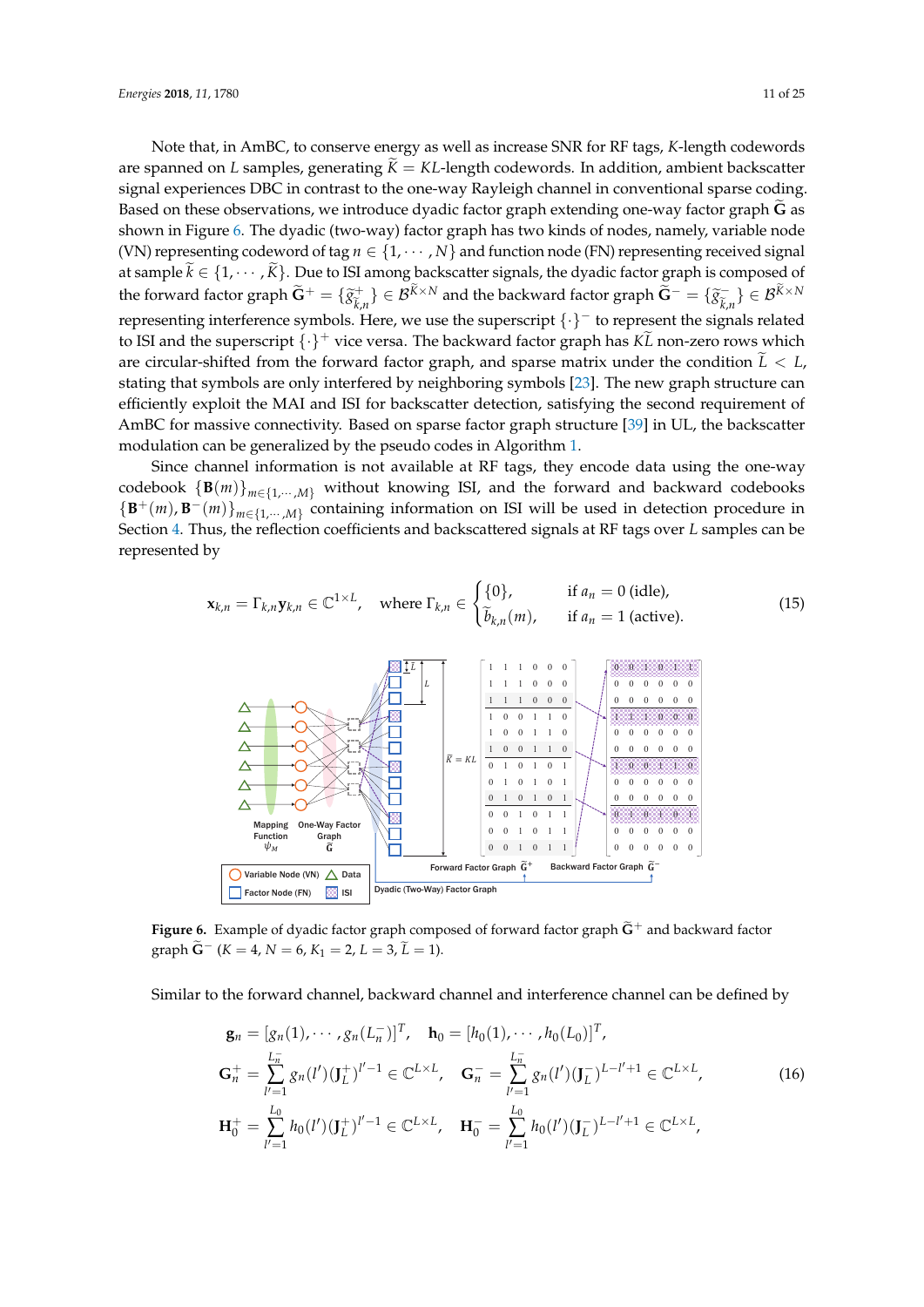where  $g_n(l') \sim \mathcal{CN}(0, \sigma_g^2/L_n^-)$ ,  $h_0(l') \sim \mathcal{CN}(0, \sigma_{h_0}^2/L_0)$  and the variance of backward and leakage channels are denoted by  $\sigma_g^2$  and  $\sigma_{h_0}^2$ , respectively. In Equation [\(17\)](#page-10-1),  $L_n^-$  and  $L_0$  denote the number of multipath for backward channel and leakage channel, respectively. Then, the signal received at AP at time slot *k* can be expressed as

<span id="page-11-0"></span>
$$
\mathbf{r}_{k} = (\mathbf{H}_{0}^{+} \mathbf{s}_{k} + \mathbf{H}_{0}^{-} \mathbf{s}_{k-1}) + \sum_{n=1}^{N} (\mathbf{G}_{n}^{+} \mathbf{x}_{k,n} + \mathbf{G}_{n}^{-} \mathbf{x}_{k-1,n}) + \mathbf{w}_{k}
$$
\n
$$
= \sum_{n=1}^{N} (\mathbf{G}_{n}^{+} \mathbf{F}_{n}^{+} \mathbf{s}_{k} + \mathbf{G}_{n}^{+} \mathbf{F}_{n}^{-} \mathbf{s}_{k-1}) \Gamma_{k,n} + \sum_{n=1}^{N} (\mathbf{G}_{n}^{-} \mathbf{F}_{n}^{+} \mathbf{s}_{k-1} + \mathbf{G}_{n}^{-} \mathbf{F}_{n}^{-} \mathbf{s}_{k-2}) \Gamma_{k-1,n}
$$
\n
$$
+ (\mathbf{H}_{0}^{+} \mathbf{s}_{k} + \mathbf{H}_{0}^{-} \mathbf{s}_{k-1}) + \mathbf{w}_{k}
$$
\n
$$
= \sum_{n=1}^{N} \widetilde{\mathbf{h}}_{k,n}^{+} \Gamma_{k,n} + \sum_{n=1}^{N} \widetilde{\mathbf{h}}_{k,n}^{-} \Gamma_{k-1,n} + \widetilde{\mathbf{h}}_{k,0} + \mathbf{w}_{k} \in \mathbb{C}^{L \times 1},
$$
\nforward codeword (MAI) backward codeword (ISI)

where  $\mathbf{w}_k = [w_{1,k}, \cdots, w_{L,k}]^T$  denotes additive white Gaussian noise with variance  $\sigma_n^2$ . Since the AP knows the ambient signal  $\mathbf{s}_k$  for  $k \in \{1, \cdots, K\}$  and the leakage channel  $\mathbf{h}_0$ , the SI term in Equation [\(17\)](#page-11-0) can be reconstructed for SIC [\[2\]](#page-21-1).

The SIC ouput signal after hybrid digital and analog cancellation [\[41](#page-23-8)[,45](#page-23-11)[,46\]](#page-23-12) can be given by

<span id="page-11-3"></span>
$$
\mathbf{t}_{k} = \mathbf{r}_{k} - \widetilde{\mathbf{h}}_{k,0} \in \mathbb{C}^{L \times 1}.
$$
 (18)

However, as discussed in [\[2,](#page-21-1)[23\]](#page-22-12), AP estimates the composite forward-backward channel  ${\{\mathbf{h}_n\}}_{n \in \{1,\dots,N\}}$  rather than the individual estimates of the forward channels  ${\{\mathbf{f}_n\}}_{n \in \{1,\dots,N\}}$  and the backward channels  $\{{\bf g}_n\}_{n\in\{1,\cdots,N\}}.$  The channels  ${\bf h}_n$  can be efficiently obtained by compressed sensing based channel estimation techniques [\[55\]](#page-23-21), which can be defined as

$$
\mathbf{h}_{n} = [h_{n}(1), \cdots, h_{n}(L_{n}^{*})]^{T},
$$
  
\n
$$
\mathbf{H}_{n}^{+} = \sum_{l'=1}^{L_{n}^{*}} h_{n}(l')(J_{L}^{+})^{l'-1} \in \mathbb{C}^{L \times L}, \quad \mathbf{H}_{n}^{-} = \sum_{l'=1}^{L_{n}^{*}} h_{n}(l')(J_{L}^{-})^{L-l'+1} \in \mathbb{C}^{L \times L},
$$
\n(19)

where  $L_n^* = L_n^+ + L_n^- - 1$  denotes the number of multipath for the composite channel. Assuming i.i.d. fully-correlated DBC model with channel reciprocity appearing in in-band wireless-powered communication network [\[56\]](#page-24-0), the backward channel satisfies  $\mathbf{g}_n = \mathbf{f}_n$  and has  $L^- = L_n^- = L^+ = L_n^+$ multipath. Consequently, for AmBC detection, we should estimate the forward channels with length  $L^+$  from the dyadic channels with  $L^* = 2L^+ - 1$ . Based on the circular convolution operation  $*,$ the relation between  $f_n$  and  $h_n$  can be represented by

<span id="page-11-1"></span>
$$
\mathbf{h}_n = \mathbf{f}_n * \mathbf{f}_n, \quad h_n(l') = \sum_{i'} f_n(i') f_n(l'-i'+1), \quad l' \in \{1, \cdots, L^*\}.
$$
 (20)

For example, if  $L^+ = 3$ , Equation [\(20\)](#page-11-1) can be expressed by

<span id="page-11-2"></span>
$$
h_n(1) = f_n(1)f_n(1) = f_n(1)^2,
$$
\n(21)

$$
h_n(2) = f_n(1)f_n(2) + f_n(2)f_n(1) = 2f_n(1)f_n(2),
$$
\n(22)

$$
h_n(3) = f_n(1)f_n(3) + f_n(2)f_n(2) + f_n(3)f_n(1) = f_n(2)^2 + 2f_n(1)f_n(3),
$$
\n(23)

$$
h_n(4) = f_n(2)f_n(3) + f_n(3)f_n(2) = 2f_n(2)f_n(3),
$$
\n(24)

$$
h_n(5) = f_n(3) f_n(3) = f_n(3)^2.
$$
\n(25)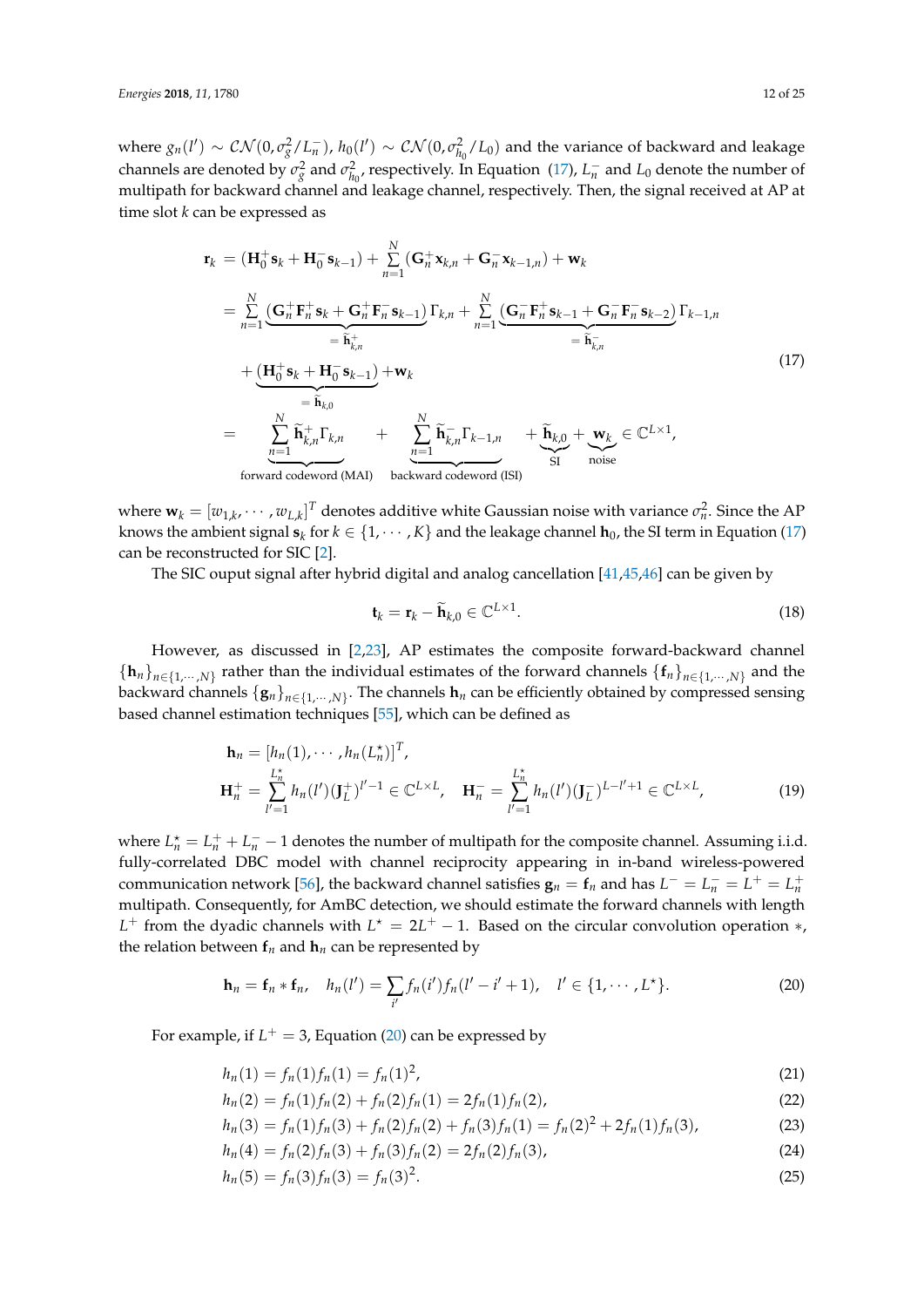From Equation [\(21\)](#page-11-2),  $f_n(1)$  can be given by  $f_n(1) = \pm \sqrt{h_n(1)}$ . We choose the estimated channel  $\hat{f}_n(1) = \sqrt{h_n(1)}$  from Equation [\(21\)](#page-11-2) and then sequentially solve Equations [\(22\)](#page-11-2) and [\(23\)](#page-11-2). From Equation [\(17\)](#page-11-0), by solving the first  $L^+$  equations, the vector  $\hat{\mathbf{f}}_n$  and the corresponding matrices  $\hat{\mathbf{F}}_n^+$  and  $\hat{\mathbf{F}}_n^-$  can be obtained from Equation [\(3\)](#page-5-3). Then, the dyadic channels in Equation [\(17\)](#page-11-0) can be reformulated as

<span id="page-12-2"></span>
$$
\widetilde{\mathbf{h}}_{k,n}^+\left(\hat{\mathbf{f}}_n\right) = \hat{\mathbf{F}}_n^+\hat{\mathbf{F}}_n^+\mathbf{s}_k + \hat{\mathbf{F}}_n^+\hat{\mathbf{F}}_n^-\mathbf{s}_{k-1},\tag{26}
$$

$$
\widetilde{\mathbf{h}}_{k,n}^{-}\left(\hat{\mathbf{f}}_{n}\right)=\hat{\mathbf{F}}_{n}^{-}\hat{\mathbf{F}}_{n}^{+}\mathbf{s}_{k-1},\tag{27}
$$

where the second term  $\hat{\mathbf{F}}_{n}^{-} \hat{\mathbf{F}}_{n}^{-} \mathbf{s}_{k-2} = \mathbf{0}_{L}$  is neglected under the condition  $L^* \leq L$  [\[23\]](#page-22-12).

**Remark 2.** *The dyadic channels are even such that*

$$
\widetilde{\mathbf{h}}_{k,n}^+\left(\hat{\mathbf{f}}_n\right)=\widetilde{\mathbf{h}}_{k,n}^+\left(-\hat{\mathbf{f}}_n\right),\tag{28}
$$

$$
\widetilde{\mathbf{h}}_{k,n}^{-}\left(\hat{\mathbf{f}}_{n}\right)=\widetilde{\mathbf{h}}_{k,n}^{-}\left(-\hat{\mathbf{f}}_{n}\right).
$$
\n(29)

Since  $\hat{\mathbf{f}}_n = \pm \mathbf{f}_n$ , we may incorrectly estimate the channels when  $\hat{\mathbf{f}}_n = -\mathbf{f}_n$ . However, the even symmetry of the channels ensures correct estimation of the channels regardless of their directions. It is noteworthy that the previous works [\[2](#page-21-1)[,23\]](#page-22-12) in AmBC assumed  $\tilde{\mathbf{h}}_{k,n}^+ = \mathbf{H}_n^+ \mathbf{s}_k$  and  $\tilde{\mathbf{h}}_{k,n}^- = \mathbf{0}_L$  by simply discarding *L*<sup>+</sup> − 1 samples affected by ISI, inevitably leading to SNR reduction by factor 1 –  $(L<sup>+</sup> – 1)/L$ . On the other hand, the proposed channel estimation based on the Algorithm [2](#page-12-1) enables exploitation of these interferences without SNR loss. In the following section, we discuss iterative detection scheme for superposition signals using dyadic channels as well as codebooks.

## <span id="page-12-1"></span>**Algorithm 2** Dyadic channel estimation algorithm (D-CEA)

1: **input** the composite forward-backward channels {**h***n*}*n*∈{1,··· ,*N*} and the ambient source signals  $\{{\bf s}_k\}_{k\in\{1,\cdots,K\}}$ 2: **for**  $n \in \{1, \cdots, N\}$  **do** 3: **initialize**  $f_n(1) = \sqrt{h_n(1)}$ 4: **for**  $l' = 2$  :  $(L^* + 1)/2$  do 5: solve [\(20\)](#page-11-1) for the variable  $f_n(l')$ 6: **end for** 7: estimate the channel vector  $\hat{\mathbf{f}}_n = [\hat{f}_n(1), \cdots, \hat{f}_n((L^*+1)/2)]^T$ 8: estimate the Toeplitz matrices  $\hat{\mathbf{F}}_n^+$  and  $\hat{\mathbf{F}}_n^-$  from the Equation [\(3\)](#page-5-3) 9: **for**  $k \in \{1, \cdots, K\}$  **do** 10: estimate the dyadic forward and backward channels  $\widetilde{\mathbf{h}}_{k,n}^+$  and  $\widetilde{\mathbf{h}}_{k,n}^-$  from [\(26\)](#page-12-2) and [\(27\)](#page-12-2) 11: **end for** 12: **end for** 13: **output** the dyadic foward channel  $\left\{ \widetilde{\mathbf{h}}_{k,n}^{+} \right\}$  $\forall$ *k*,*n*</sub> and the dyadic backward channel  $\left\{ \widetilde{\mathbf{h}}_{k,n}^{-} \right\}$ ∀*k*,*n*

#### <span id="page-12-0"></span>**4. Iterative Detection on Dyadic Channel**

For reliable detection of AmBC on DBC, we design the iterative detector with the following characteristics:

• **Interference Exploitation**: To achieve massive connectivity in AmBC, the interferences (i.e., MAI and ISI) should be exploited in non-orthogonal manners [\[31,](#page-22-20)[32\]](#page-22-21), instead of excluding them by using orthogonal signaling as in conventional detectors [\[2,](#page-21-1)[23\]](#page-22-12). In addition, iterative MPA should be modified for DBC to achieve additional gain without loss of backscatter signal power.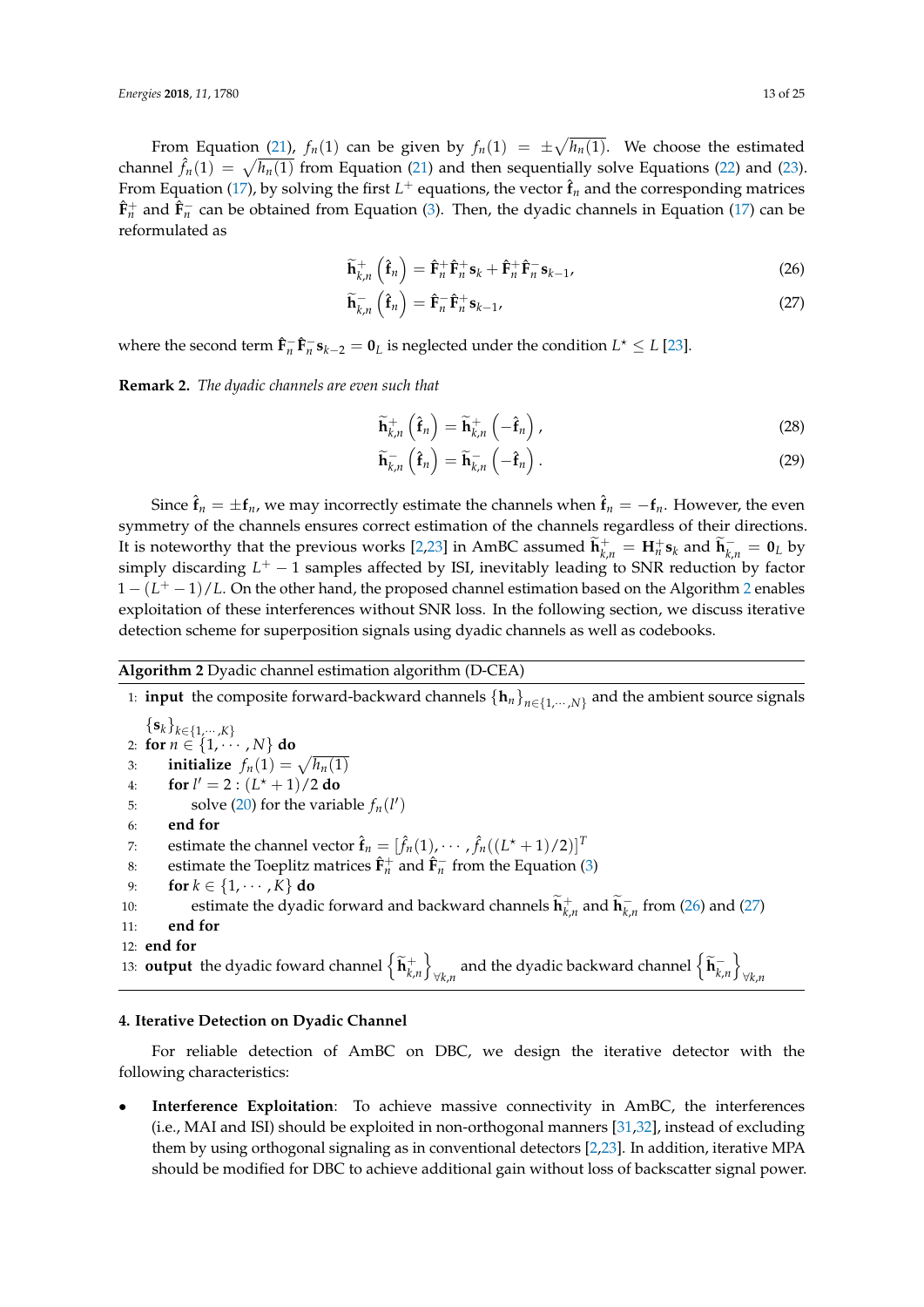• **Low Complexity**: The received signals in AP are superposition of multiple backscatter signals with *M*-ary modulation. In addition, ISI introduces another superposition of backscatter signals with delay spreads in the dyadic channels, further increasing complexity of iterative detector. Hence, the complexity of detector should be as low as possible for practical applications of SC-AmBC.

To achieve these goals, we describe an iterative detector especially on DBC in this section. The SIC output [\[41\]](#page-23-8) in Equation [\(18\)](#page-11-3) is rewritten by superposition of *N* reflected signals in time slot *k* and delayed signals in time slot *k* − 1, which is

$$
\mathbf{t}_{k} = [t_{1,k}, \cdots, t_{L,k}]^{T} = \sum_{n=1}^{N} \widetilde{\mathbf{h}}_{k,n}^{+} \Gamma_{k,n} + \sum_{n=1}^{N} \widetilde{\mathbf{h}}_{k-1,n}^{-} \Gamma_{k-1,n} + \mathbf{w}_{k} \in \mathbb{C}^{L \times 1},
$$
  
\n
$$
t_{l,k} = \sum_{n=1}^{N} \widetilde{h}_{k,n,l}^{+} \Gamma_{k,n} + \sum_{n=1}^{N} \widetilde{h}_{k,n,l}^{-} \Gamma_{k-1,n} + w_{l,k} \in \mathbb{C}.
$$
\n(30)

Let the *n*-th codeword  $\gamma_n = [\Gamma_{1,n}, \cdots, \Gamma_{K,n}]^T \in \mathcal{X}_n$ , where  $\mathcal{X}_n \subset \mathbb{C}^{K \times 1}$  is the codebook of tag *n* with cardinality  $|\mathcal{X}_n|=M$ . Define a codeword matrix  $\bm{X}=[\bm{\gamma}_1,\cdots,\bm{\gamma}_N]\in \mathbb{C}^{K\times N}$  and a received signal matrix  $\mathbf{Y} = [\mathbf{t}_1, \cdots, \mathbf{t}_K] \in \mathbb{C}^{K \times N}$ . Then, the maximum a posteriori (MAP) detection rule for codeword **X** can be expressed as [\[32\]](#page-22-21)

<span id="page-13-0"></span>
$$
\hat{\mathbf{X}} = \arg \max_{\mathbf{X} \in \mathcal{X}_1 \times \dots \times \mathcal{X}_N} p(\mathbf{X}|\mathbf{Y}).
$$
\n(31)

The complexity of the above problem is shown to increase exponentially with the number of tags *N* and polynomially with the constellation size *M* [\[32\]](#page-22-21). Fortunately, the MAP detection problem in Equation [\(31\)](#page-13-0) can be translated into marginalize product of function (MPF) problem which can be efficiently solved by MPA [\[44\]](#page-23-10). In MPA, where codewords are iteratively decoded over the factor graph, we can achieve near-optimal detection performance with low complexity [\[32,](#page-22-21)[33,](#page-23-0)[39,](#page-23-6)[42\]](#page-23-9). However, as described in Figure [7,](#page-16-0) DBC incurs significant ISI for detection of codeword **X**. If we simply filter ISI using inaccurate channel estimation as in [\[2,](#page-21-1)[23\]](#page-22-12), we lose a large portion of signal power (e.g., maximum 62.5% in Figure [7c](#page-16-0)), especially for high-rate AmBC applications. Thus, to prevent the SNR loss caused by DBC, we should modify the conventional MPA [\[44\]](#page-23-10) to exploit the weighted-sum of ISI. In addition, we adopt the log-domain MPA [\[43](#page-23-22)[,44\]](#page-23-10), which shows superior decoding performance than MPA for reliable detection of AmBC at low SNR. To achieve this goal, we define the dyadic factor graph for ambient backscatter as follows:

$$
\widetilde{\mathbf{G}}^{\star} = \widetilde{\mathbf{G}}^+ \oplus \widetilde{\mathbf{G}}^-,\tag{32}
$$

where the operator ⊕ denotes element-wise OR operation. In addition, by the channel reciprocity,  $\widetilde{L} = L^+ - 1.$ 

<span id="page-13-1"></span>**Remark 3.** *The dyadic factor graph*  $\widetilde{G}^*$  *with*  $\widetilde{K} = KL$  FNs and N VNs satisfies the following properties:

- *There are*  $K(L \tilde{L})$  *FNs with degree*  $K 1$  *and*  $K\tilde{L}$  *FNs with degree*  $2K 3$ *.*
- *There are K VNs with degree*  $2L + L$  and  $N K$  *VNs with degree*  $2L + 2L$ *.*

If  $\widetilde{L} = 0$ , the graph is equivalent to the spreading of the one-way factor graph **G** with spreading factor *L*. As described in Figure [6,](#page-10-0) *L* samples are collided by previous backscatter symbols causing ISI and increasing complexity of decoding. The condition  $L < L$  ensures low-complexity decoding since the collision is only affected by neighboring backscatter symbols [\[23\]](#page-22-12). Especially, from Remark [3,](#page-13-1) information exchanged between FNs and VNs can be decomposed into two cases for reducing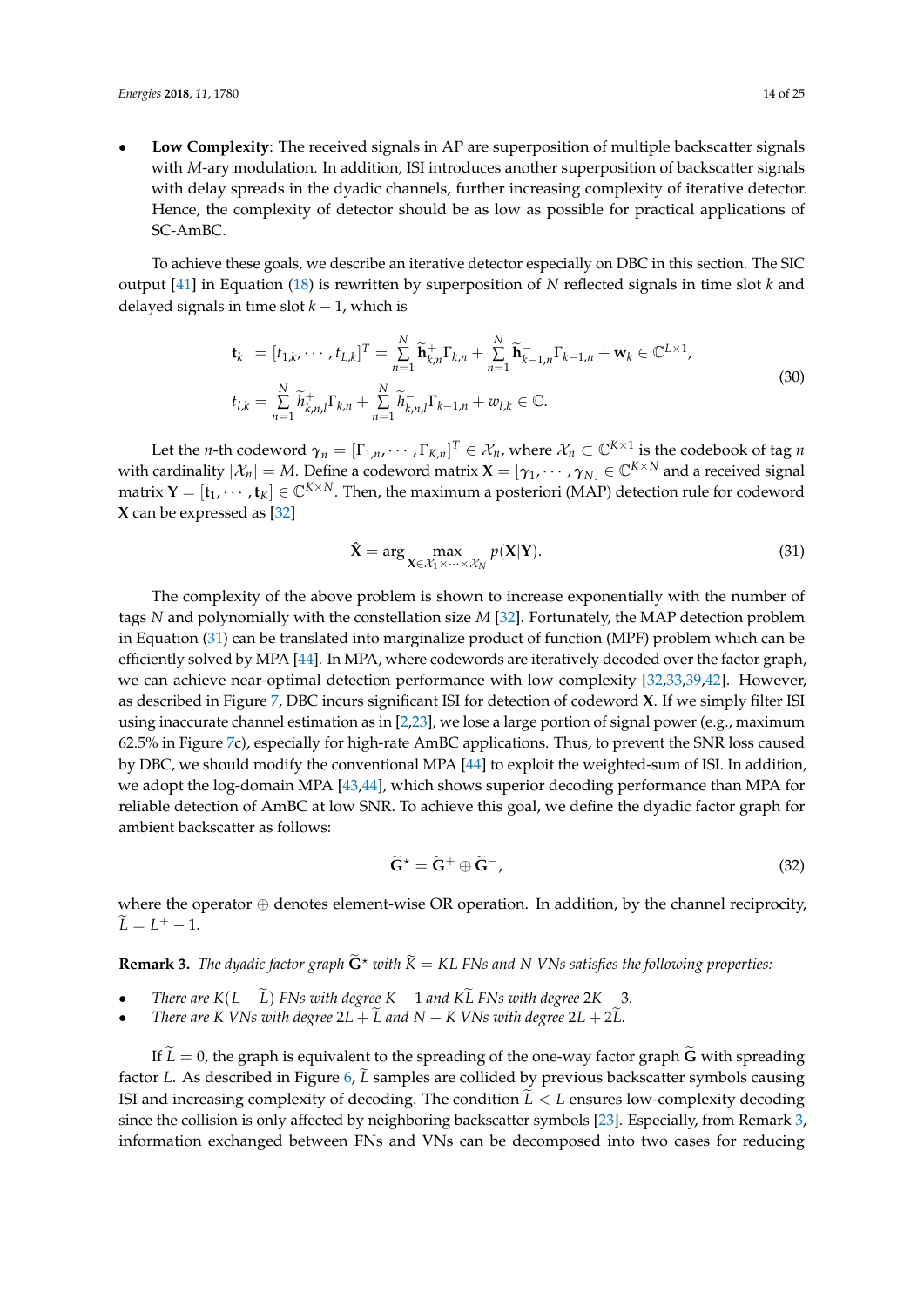computational complexity while exploiting ISI. To perform decoding, we arrange the received signals and channels as follows:

$$
\vec{\mathbf{y}} = [\vec{y}_1, \cdots, \vec{y}_{\tilde{K}}]^T = [\mathbf{t}_1^T, \cdots, \mathbf{t}_K^T]^T \in \mathbb{C}^{\tilde{K} \times 1},
$$
\n(33)

$$
\vec{\mathbf{h}}_{n}^{+} = \left[\vec{h}_{1,n}^{+}, \cdots, \vec{h}_{\tilde{K},n}^{+}\right]^{T} = \left[\left(\widetilde{\mathbf{h}}_{1,n}^{+}\right)^{T}, \cdots, \left(\widetilde{\mathbf{h}}_{K,n}^{+}\right)^{T}\right]^{T} \in \mathbb{C}^{\tilde{K} \times 1},\tag{34}
$$

$$
\vec{\mathbf{h}}_n^- = \begin{bmatrix} \vec{h}_{1,n}^- \cdots \vec{h}_{\widetilde{K},n}^- \end{bmatrix}^T = \begin{bmatrix} \left( \widetilde{\mathbf{h}}_{1,n}^- \right)^T \cdots \left( \widetilde{\mathbf{h}}_{K,n}^- \right)^T \end{bmatrix}^T \in \mathbb{C}^{\widetilde{K} \times 1}.
$$
 (35)

Then, we define symbol vector composed of  $\widetilde{M} = min(M, 3) \le M$  components as

$$
\vec{\mathbf{s}} = \begin{cases} [\vec{S}(\widetilde{m}_1), \vec{S}(\widetilde{m}_2)] = \sqrt{\alpha} [1, -1], & \text{for } M = 2, \\ [\vec{S}(\widetilde{m}_1), \vec{S}(\widetilde{m}_2), \vec{S}(\widetilde{m}_3)] = \sqrt{\alpha} [1, 0, -1], & \text{for } M \ge 4. \end{cases}
$$
(36)

For notational convenience, we define the ISI condition as follows:

$$
\mathcal{D}(\widetilde{k},n) = \sum_{n=1}^{N} a_n \widetilde{g}_{\widetilde{k},n}^- > 0.
$$
\n(37)

Given the received signal  $\vec{y}$ , the channels  $\{\vec{h}_n^+, \vec{h}_n^-\}_{\forall n}$ , the noise variance  $\sigma_n^2$ , the tag state **a** [\[15\]](#page-22-6), the factor graphs  $\{\tilde{G}^+,\tilde{G}^-,\tilde{G}^*\}$  and the codebooks  $\{B^+(m),B^-(m)\}_{\forall m}$ , the initial information on FN  $\widetilde{k}$  can be formulated as

<span id="page-14-0"></span>
$$
f_{\tilde{k}}^{\dagger}(\{m_i\}_{i \in \mathcal{I}_{\tilde{k}}}) \leftarrow \begin{cases} -\frac{1}{2\sigma_n^2} \left\| \vec{y}_{\tilde{k}} - \sum_{i \in \mathcal{I}_{\tilde{k}}} \left[ \vec{h}_{\tilde{k},i}^{\dagger} \vec{B}_{\tilde{k},i}^{\dagger}(m_i) + \vec{h}_{\tilde{k},i}^{\dagger} \vec{B}_{\tilde{k},i}^{\dagger}(m_i) \right] \right\|^2, & \text{if } \mathcal{D}(\tilde{k}, n),\\ -\frac{1}{2\sigma_n^2} \left\| \vec{y}_{\tilde{k}} - \sum_{i \in \mathcal{I}_{\tilde{k}}} \vec{h}_{\tilde{k},i}^{\dagger} \vec{B}_{\tilde{k},i}^{\dagger}(m_i) \right\|^2, & \text{otherwise,} \end{cases}
$$
(38)

where the set  $\mathcal{I}_{\widetilde{k}} = \left\{ n \middle| a_n \widetilde{g}_{\widetilde{k}_n}^{\star} \right\}$  $\left(\frac{\hat{\kappa}}{\hat{k},n}\right) > 0$  denotes the VN indices connected to FN  $\tilde{k}$  and codeword indices satisfy  $m_i \in \{1, \dots, M\}$ . If FN  $\tilde{k}$  is affected by ISI, the initial information is modified by adding the weighted-sum of ISI represented by the codebook {**B** <sup>−</sup>(*m*)}∀*<sup>m</sup>* in Equation [\(38\)](#page-14-0). On the other hand, the dimension of the information in Equation [\(38\)](#page-14-0) increases exponentially as modulation order *M* increases [\[35,](#page-23-2)[36\]](#page-23-3). Alternatively, we can utilize the fact that the number of symbols is much smaller than the number of codewords as described in Figure [4.](#page-7-0) For example, if  $M = 8$ , a total of eight codewords are represented in  $K_1 = 2$  dimension with three overlapped symbols. The non-orthogonal projections of the mapping function enable low-complexity decoding even for higher values of *M* by compression of the information. Using codeword projection method [\[35,](#page-23-2)[36\]](#page-23-3), the information in Equation [\(38\)](#page-14-0) can be reformulated as

<span id="page-14-1"></span>
$$
\vec{f}_{\widetilde{k}}^{-}(\{m_{i}\}_{i\in\mathcal{I}_{\widetilde{k}}}) \leftarrow -\frac{1}{2\sigma_{n}^{2}} \left\| \vec{y}_{\widetilde{k}} - \sum_{i\in\mathcal{I}_{\widetilde{k}}} \left[ \vec{h}_{\widetilde{k},i}^{+} B_{\widetilde{k},i}^{+}(m_{i}) + \vec{h}_{\widetilde{k},i}^{-} B_{\widetilde{k},i}^{-}(m_{i}) \right] \right\|^{2}, \quad \text{if } \mathcal{D}(\widetilde{k},n), \tag{39}
$$

$$
\vec{f}_{\tilde{k}}^+(\{\tilde{m}_i\}_{i\in\mathcal{I}_{\tilde{k}}}) \leftarrow -\frac{1}{2\sigma_n^2} \left\| \vec{y}_{\tilde{k}} - \sum_{i\in\mathcal{I}_{\tilde{k}}}\vec{h}_{\tilde{k},i}^+\vec{S}(\tilde{m}_i) \right\|^2, \qquad \text{otherwise.} \tag{40}
$$

Now, computational complexity at each FN is reduced for the non-ISI condition in Equation [\(40\)](#page-14-1). Then, we assign a priori probability  $a p_n(m_n)$  to initial information from VN *n* to FN *k* as follows:

$$
I_{n\to \widetilde{k}}(m_n) \leftarrow ap_n(m_n) = \frac{1}{M}.
$$
\n(41)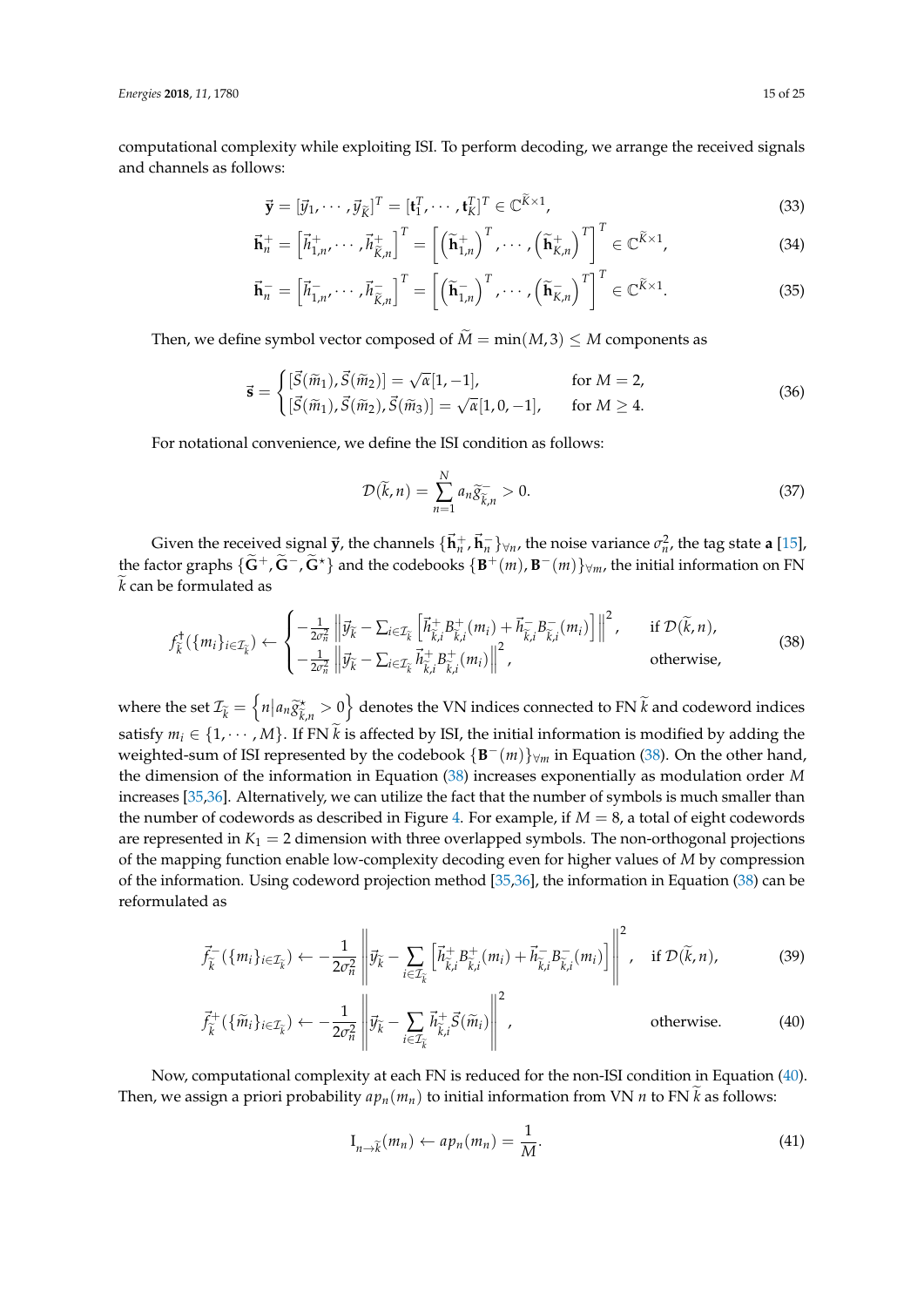In the log-domain MPA, cascades of logarithm, summation and exponential operation are approximated using Jacobian logarithm and correction function for low-SNR applications. Now, we define a function  $\stackrel{*}{max}(\delta_1, \delta_2)$  as [\[43,](#page-23-22)[44\]](#page-23-10)

$$
\ln(e^{\delta_1} + e^{\delta_2}) \approx \max^{\star}(\delta_1, \delta_2) = \max(\delta_1, \delta_2) + \ln(1 + e^{-|\delta_2 - \delta_1|}). \tag{42}
$$

In the next step, FN  $\tilde{k}$  passes the updated messages to its neighboring VNs. The intermediate variable for the log-domain MPA can be calculated as

$$
\widetilde{I}_{\widetilde{k}\to n}^{-}(\{m_i\}_{i\in\mathcal{I}_{\widetilde{k}}}) \leftarrow \vec{f}_{\widetilde{k}}^{-}((\{m_i\}_{i\in\mathcal{I}_{\widetilde{k}}})) + \sum_{i\in\mathcal{I}_{\widetilde{k}}\backslash\{n\}} I_{i\to\widetilde{k}}(m_i), \quad \text{if } \mathcal{D}(\widetilde{k}, n), \tag{43}
$$

$$
\widetilde{I}_{\widetilde{k}\to n}^{+}(\{\widetilde{m}_{i}\}_{i\in\mathcal{I}_{\widetilde{k}}}) \leftarrow \vec{f}_{\widetilde{k}}^{+}((\{\widetilde{m}_{i}\}_{i\in\mathcal{I}_{\widetilde{k}}}) + \sum_{i\in\mathcal{I}_{\widetilde{k}}\setminus\{n\}}\overline{I}_{i\to\widetilde{k}}(\widetilde{m}_{i}), \text{ otherwise,}
$$
\n(44)

where  $\overline{I}_{n\to k}(\widetilde{m}_n)$  denotes the projected information from VN *n* to FN  $\widetilde{k}$ . To adapt previous works [\[35,](#page-23-2)[36\]](#page-23-3) for AmBC over *L* samples, we define FN indicator function as follows:

$$
\Lambda(\widetilde{k}, n) = \left[ \sum_{i=1}^{\widetilde{k}} \widetilde{g}_{i,n}^{+} / L \right] + 1.
$$
\n(45)

Consequently, the information  $\overline{I}_{n\to k}(\widetilde{m}_n)$  is summarized in Table [1.](#page-9-1)

Then, the updated message sent to neighboring VNs from FN  $\widetilde{k}$  can be efficiently approximated as

<span id="page-15-0"></span>
$$
\vec{I}_{\widetilde{k}\to n}^{-}(m_{n}) \leftarrow \max_{m_{i}, i \in \mathcal{I}_{\widetilde{k}} \setminus \{n\}} \left(\widetilde{I}_{\widetilde{k}\to n}^{-}(\{m_{i}\}_{i \in \mathcal{I}_{\widetilde{k}}})\right), \quad \text{if } \mathcal{D}(\widetilde{k}, n), \tag{46}
$$

$$
\vec{I}_{\widetilde{k}\to n}^+(\widetilde{m}_n) \leftarrow \max_{\widetilde{m}_i, i \in \mathcal{I}_{\widetilde{k}} \setminus \{n\}} \left(\widetilde{I}_{\widetilde{k}\to n}^+(\{\widetilde{m}_i\}_{i \in \mathcal{I}_{\widetilde{k}}})\right), \quad \text{otherwise.} \tag{47}
$$

Based on the information [\(46\)](#page-15-0) and [\(47\)](#page-15-0), VN  $n$  sends the updated message to FN  $k$ . Assuming  $K_1 = 2$  and denoting the indices of FNs connected to VN *n* as  $\mathcal{J}_n$ , the updated message can be represented by

$$
\mathcal{I}_{n\to\widetilde{k}}(m_n) \leftarrow \ln ap_n(m_n) + \mathcal{I}_{\widetilde{k}\to n}(m_n) - \max_{m_n,i\in\mathcal{J}_n\backslash\{\widetilde{k}\}} \left(\mathcal{I}_{i\to n}(m_n)\right),\tag{48}
$$

where the information from FN  $\widetilde{k}$  to VN  $n$  can be expressed by

$$
\mathbf{I}_{\widetilde{k}\to n}(m_n) = \begin{cases} \vec{I}_{\widetilde{k}\to n}^-(m_n), & \text{if } \mathcal{D}(\widetilde{k}, n), \\ \vec{I}_{\widetilde{k}\to n}(m_n), & \text{otherwise,} \end{cases}
$$
(49)

where  $\overline{I}_{\vec{k}\to n}(m_n)$  denotes the expanded information which is also summarized in Table [1.](#page-9-1)

After  $N_I$  iterations, VN  $n$  estimates logarithm of the probability of the code  $m_n$  as

$$
Q_n(m_n) \leftarrow \ln ap_n(m_n) + \sum_{i \in \mathcal{J}_n} I_{i \to n}(m_n). \tag{50}
$$

Finally, the log-likelihood ratio (LLR) for *m*† -th most significant bit (MSB) where *m*† ∈  $\{1, \dots, \log_2 M\}$  for tag *n* can be calculated as [\[44\]](#page-23-10)

$$
\Theta_{n,m^{\dagger}} \leftarrow \ln \left( \frac{p(d_{n,m^{\dagger}}^{\dagger}) = 0}{p(d_{n,m^{\dagger}}^{\dagger}) = 1} \right) = \max_{m':d_{m^{\dagger}}^*(m') = 0} \left( Q_n(m') \right) - \max_{m':d_{m^{\dagger}}^*(m') = 1} \left( Q_n(m') \right). \tag{51}
$$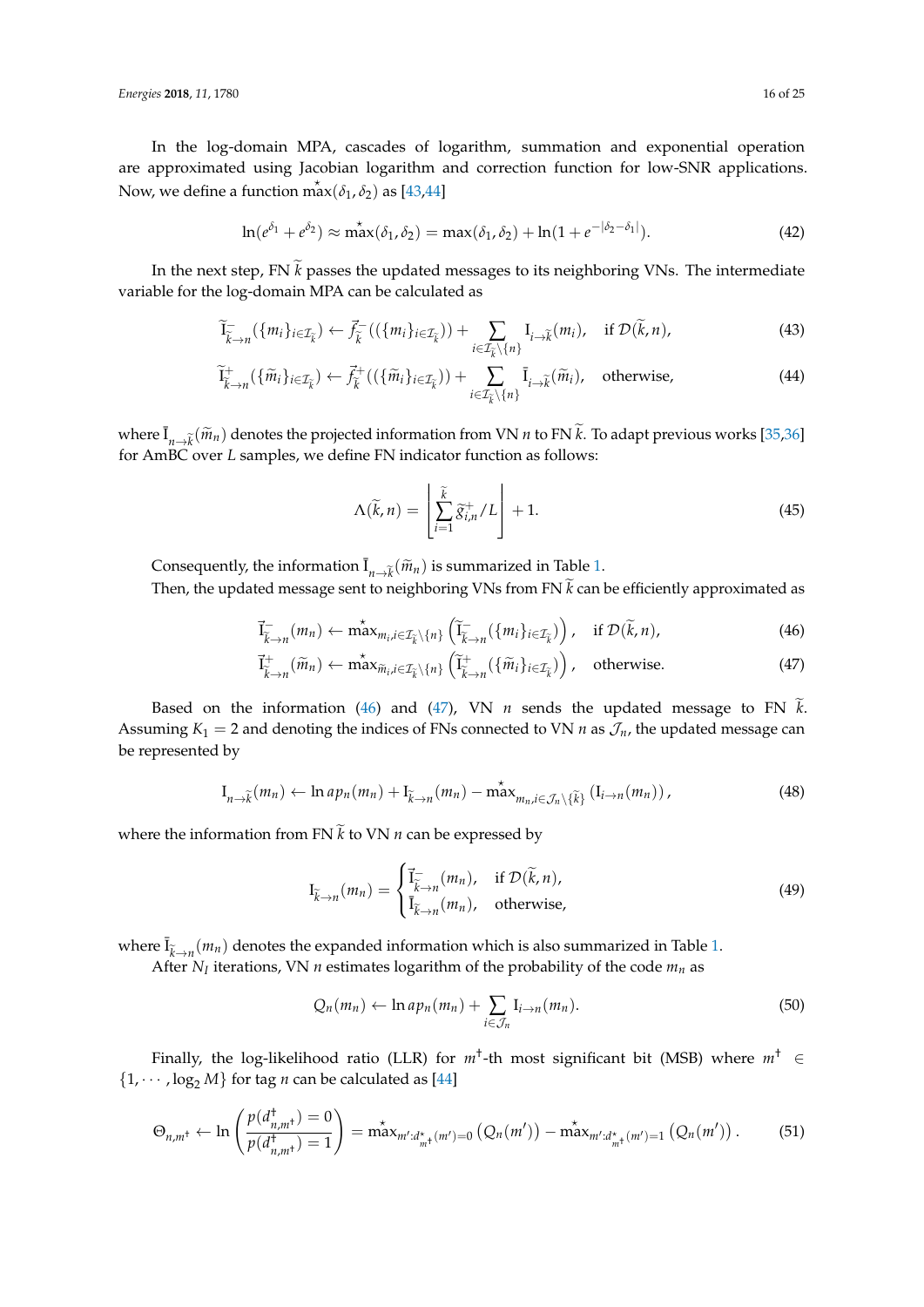Then, backscatter data can be detected as

$$
\hat{d}_{n,m^{\dagger}}^{\dagger} = \begin{cases} 1, & \text{if } \Theta_{n,m^{\dagger}} \le 0 \\ 0, & \text{if } \Theta_{n,m^{\dagger}} > 0 \end{cases}, \quad \text{for } a_n = 1. \tag{52}
$$

Based on the iterative detector utilizing MAI and ISI, high-rate backscatter can be achievable by exploiting inherent characteristic of sparsity in ambient energy harvesting as well as DBC providing additional diversity gain.

**Lemma 1.** *The worst-case complexity of the iterative detector is given by*

<span id="page-16-1"></span>
$$
\mathcal{O}\left(\left(1-\frac{\widetilde{L}}{L}\right)\widetilde{M}^{K-1}+\frac{\widetilde{L}}{L}M^{2K-3}\right).
$$
\n(53)

**Proof.** Information from FN to VN can be decomposed into two cases. In the first case where ISI is not affected,  $K(L - \tilde{L})$  FNs are connected to  $K - 1$  VNs, respectively, and *M*-ary codeword information is passed to VNs, resulting  $M^{K-1}$  combination of information. If *M*-ary codeword is projected to  $\widetilde{M}$ symbols, the size of information can be reduced to  $\widetilde{M}^{K-1}$  using information projection [\[35,](#page-23-2)[36\]](#page-23-3). On the other hand, *K* $\tilde{L}$  FNs affected by ISI are connected to additional *K* − 2 VNs in dyadic factor graph, resulting *M*2*K*−<sup>3</sup> combination of information. Since RF tag relies on energy harvesting, the complexity of detector diminishes as density of active tags becomes sparser.  $\Box$ 

<span id="page-16-0"></span>

**Figure 7.** Example of AmBC signals in DBC ( $K = 4$ ,  $L = 8$ ,  $L^+ = 3$ ). (a) transmitted signal from AP; (**b**) received signal at tag with ISI from forward channel; (**c**) superposition signal at AP with ISI from a dyadic channel.

As expressed in Equation [\(53\)](#page-16-1), ISI increases complexity of the iterative detector for achieving additional diversity gain. However, the fraction of the FNs affected by the interferences is very small when  $\tilde{L} \ll L$  for sufficiently long periods of backscatter symbols. Therefore, we can enjoy low-complexity detection even for non-orthogonal and high-order AmBC. Finally, the average sum throughput of the proposed SC-AmBC can be evaluated as

$$
C = \lambda R_b p\left(\hat{\mathcal{I}}|\mathcal{E}\right) p\left(\mathcal{E}\right),\tag{54}
$$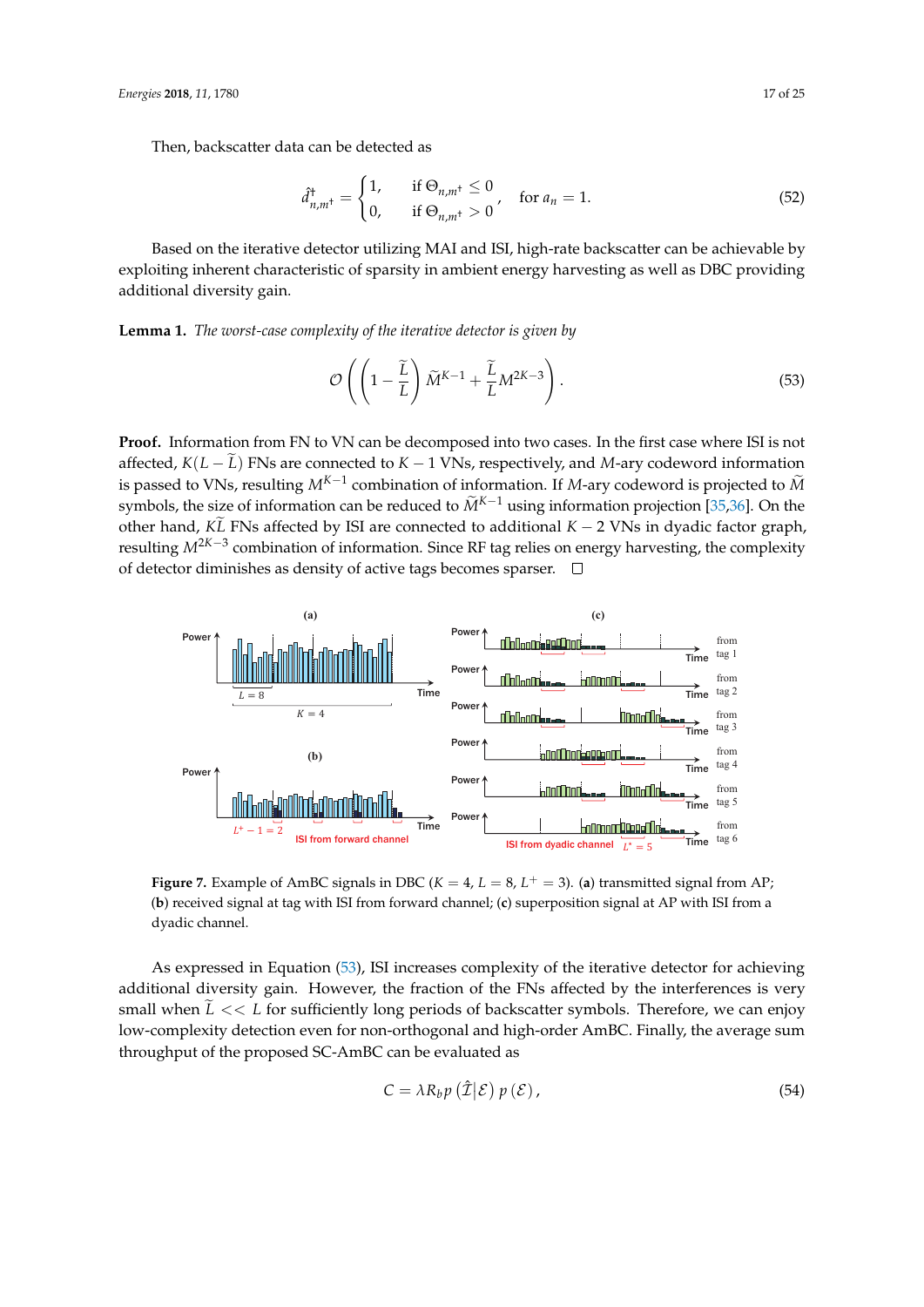where  $R_b = R_s/K \log_2 M$  denotes the bit rate of RF tags and the successful information decoding event and energy harvesting event are denoted by  $\hat{\mathcal{I}}$  and  $\mathcal{E}$ , respectively. The probability of successful energy harvesting and information decoding can be calculated as

$$
p\left(\hat{\mathcal{I}}\big|\mathcal{E}\right) = \mathbb{E}_{a_n=1}\left[\frac{\left\|\hat{\mathbf{d}}_n^{\dagger} \odot \mathbf{d}_n^{\dagger}\right\|^2}{\log_2 M}\right],\tag{55}
$$

$$
p\left(\mathcal{E}\right) = \mathbb{E}\left[a_n\right],\tag{56}
$$

<span id="page-17-1"></span>where  $\odot$  denotes exclusive-NOR operator. In conclusion, the comparison of the conventional TD-AmBC and the proposed SC-AmBC are summarized in Table [2.](#page-17-1)

|            |                         | TD-AmBC $[2,23]$ | <b>SC-AmBC</b>   |
|------------|-------------------------|------------------|------------------|
|            | Load impedances         | М                | $\overline{2}$   |
| Modulation | Constellation dimension | $\overline{2}$   | 2K               |
|            | Constellation symbols   | М                | $\widetilde{M}$  |
|            | ISI exploitation        | no               | yes              |
| Detection  | MAI exploitation        | no               | yes              |
|            | Complexity              | low              | medium           |
|            | <b>BER</b>              | high             | low              |
|            | Max. sum throughput     | $R_h$            | $\lambda R_h$    |
|            | Max. connectivity       | К                | $\binom{K}{K_1}$ |
| Networking | Duty cycle              | 1/K              | $K_1/K$          |
|            | Latency                 | high             | low              |
|            | Multiple access         | orthogonal       | non-orthogonal   |

**Table 2.** Comparison of the conventional TD-AmBC and the proposed SC-AmBC.

## <span id="page-17-0"></span>**5. Simulation Results**

In this section, we evaluate the performance of our proposed SC-AmBC along with the conventional TD-AmBC. The simulation scenario is set as a wireless local area network (WLAN) using 2.4 GHz industrial, scientific and medical (ISM) band [\[57\]](#page-24-1). Applications for the AmBC would be smart home or IoT environments where massive numbers of RF devices are seamlessly integrated into existing wireless infrastructure. For AmBC, AP transmits IEEE 802.11g Wi-Fi OFDM signals [\[2\]](#page-21-1) while tags harvest these ambient RF signals [\[51\]](#page-23-17) and upload data streams by switching load impedances [\[9\]](#page-22-0). Then, RF tag in SC-AmBC modulates *M* load impedances with non-orthogonal sparse codeword, while that in TD-AmBC modulates *M* impedances with TDMA [\[2,](#page-21-1)[23\]](#page-22-12). Then, the AP in SC-AmBC receives the illuminated signals experiencing fully-correlated DBC [\[12,](#page-22-3)[13,](#page-22-4)[18–](#page-22-9)[21,](#page-22-10)[23\]](#page-22-12) and detects data streams from these signals via the proposed D-MPA. For simplicity, we assume a system model with a single antenna at AP and no forward-error correction (FEC) codes, but extensions of our model to such scenarios are done in a straightforward manner. The AmBC is numerically evaluated by Monte Carlo simulations, since it is challenging to derive a closed-form theoretical performance in multi-dimensional constellation [\[39\]](#page-23-6) and in the DBC [\[13\]](#page-22-4) especially for low SNR. System parameters are summarized in Table [3.](#page-18-0)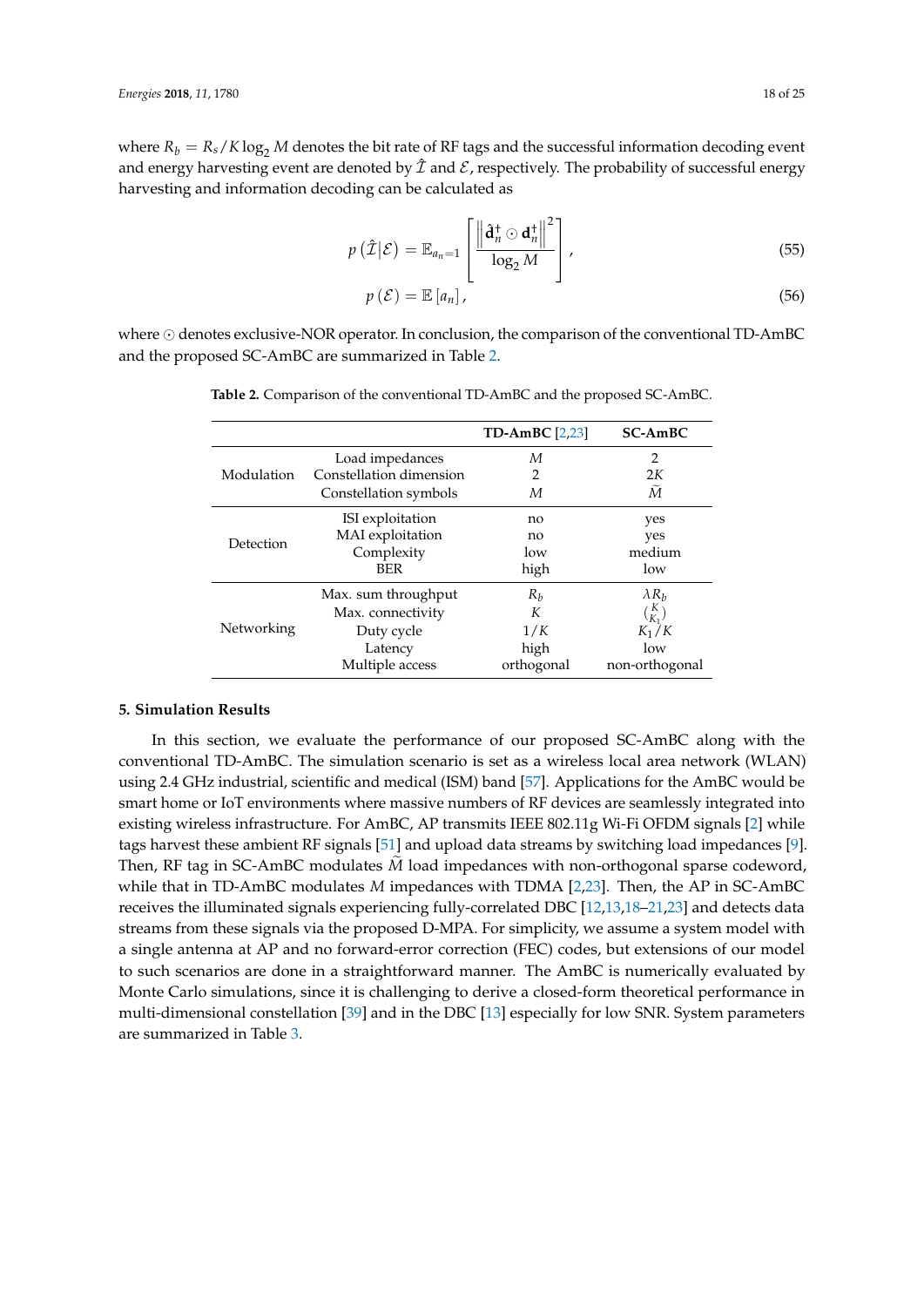<span id="page-18-0"></span>

| Parameters       | <b>Values</b>                                                  | References               |
|------------------|----------------------------------------------------------------|--------------------------|
| OFDM signaling   | $\sigma_s^2 = 20$ dBm / $\sigma_n^2 = -90$ dBm / $T_s = 50$ ns | IEEE 802.11g [57]        |
| Antenna property | $A_e = 0.0012 \text{ m}^2 / G_s = +3 \text{ dB}$               | Testbed results [2]      |
| Tag hardware     | $\eta = 0.25 / \sigma_c^2 = 0.58 \text{ pJ/symbol}$            | Testbed results [9,51]   |
| Sparse code      | $K_1 = 2 / N_I = 3$ iterations                                 | Theoretical results [39] |
| Coverage, rate   | $d = 5$ m / $L = 8$ samples                                    | Simulation settings [2]  |

**Table 3.** System parameters.

#### *5.1. Applicability to M-Ary Modulation*

Figure [8](#page-18-1) shows the effect of the modulation order *M* on the harvesting probability and the conditional BER. In a conventional TD-AmBC modulator, the harvesting probability is irrelevant to the value of *M*, since all the *M*-PSK symbols are on the circle of radius  $\sqrt{\alpha}$  as shown in Figure [4a](#page-7-0) with  $β = 0.25α$ ,  $\forall M$  in [\(7\)](#page-6-3). Note that the reflection coefficient *α* in the horizontal axis is related to SNR per symbol rather than SNR per bit. Consequently, as *M* increases, conditional BER in TD-AmBC degrades as the SNR per bit is reduced by factor  $\frac{1}{\log_2 M}$  [\[22\]](#page-22-11).

<span id="page-18-1"></span>

**Figure 8.** Effect of the modulation order  $M(L^+ = 3, K = 4, \lambda = 1.5$  for SC-AmBC).

On the other hand, in an SC-AmBC modulator, the harvesting probability is affected by the modulation order *M* and the backscatter power  $\sigma_b^2$  in [\(13\)](#page-7-2), which can be analyzed by the value of *β* and the threshold *θ* in [\(8\)](#page-6-2). In 2-ary modulation, the normalized energy per symbol is given by *β* = 0.5*α*, which is larger than those in TD-AmBC modulations. Larger value of *β* increases the threshold value *θ* and eventually reduces the harvesting probability. Similarly, we can anticipate the performance degradation in 8-ary modulation with  $β = 0.375α$ . However, we can observe no performance degradation, especially for 4-ary modulation. In the 4-ary SC-AmBC, the duty cycle *D* is doubled by using spreading sequences with factor  $K_1 = 2$  and the backscatter power  $\sigma_b^2$  is reduced to half by using zero-constellation point represented in Figure [4b](#page-7-0). As a result, the non-orthogonal signaling with zero symbols (i.e., idle state) in SC-AmBC can compensate the harvesting probability without energy loss.

In terms of the BER performance in Figure [8b](#page-18-1), all of the SC-AmBC schemes outperform the TD-AmBC schemes. Extension of signal space via sparse coding can enable 1.5× overloading as well as achieve significant diversity gains. Consequently, it is noted that, for large *α*, 4-ary SC-AmBC provides even lower BER than 2-ary TD-AmBC with the same *β*. Although the average backscatter power is the same, SC-AmBC can utilize instantaneous channel fluctuations among different time slots,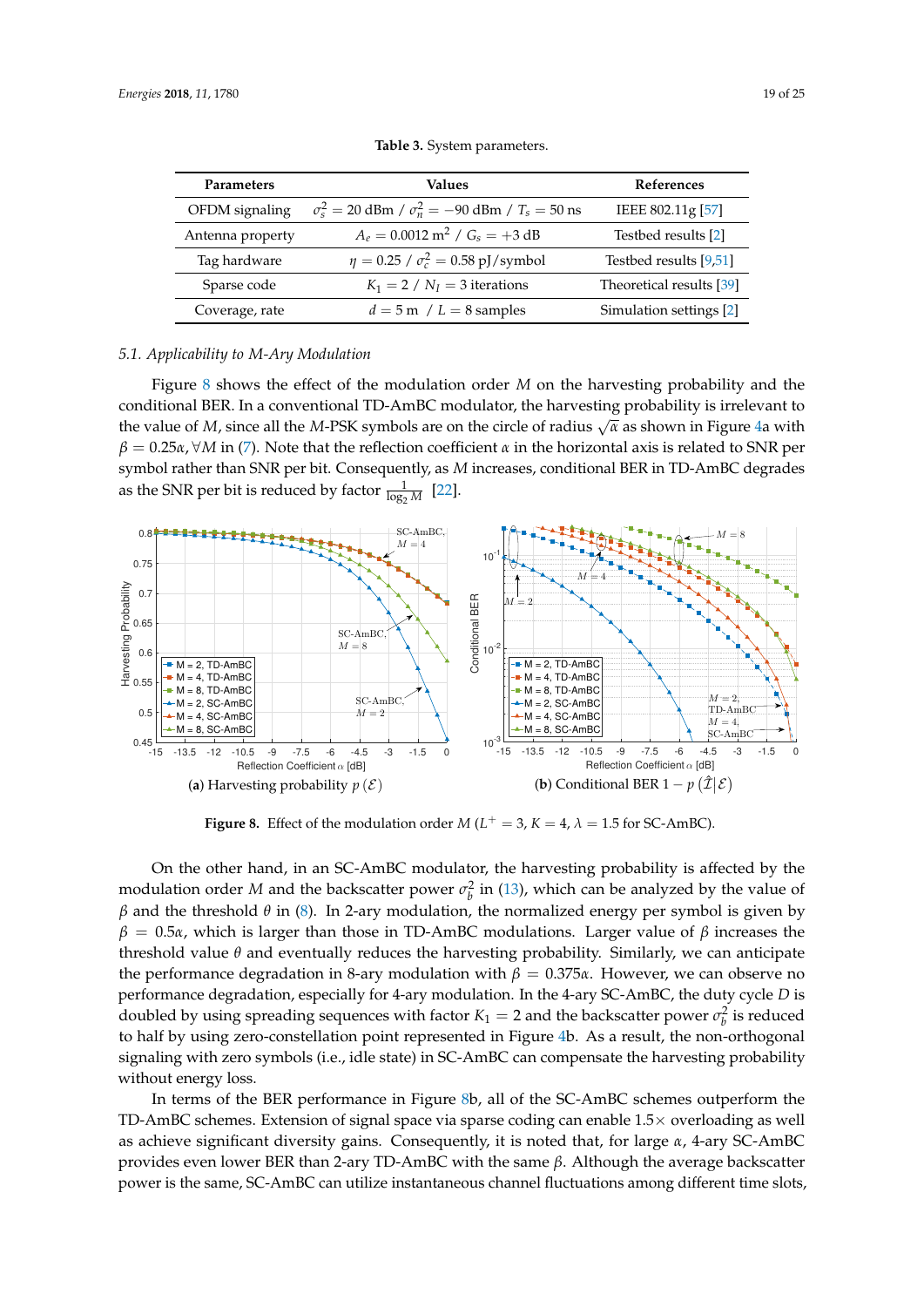achieving modulation diversity [\[54\]](#page-23-20). Therefore, the proposed SC-AmBC can support small-form RF devices with *M*-ary modulation.

#### *5.2. Applicability to DBC*

Figure [9](#page-19-0) shows the effect of the DBC for harvesting probability and conditional BER. The harvesting probability increases as the number of multipaths in forward channel  $L^+$  increases. The multipath diversity reinforces the incident power at tag antenna in [\(5\)](#page-5-2), improving efficiency of ambient energy harvesting in both the TD-AmBC and the SC-AmBC. However, multipath is harmful to BER performance in conventional TD-AmBC. To resolve ISI caused by DBC, simply filtering ISI-affected samples in detector  $[2,23]$  $[2,23]$  incurs significant loss in SNR as the number of multipath  $L^+$  increases. Moreover, this limits the operational range of backscatter applications such as inventory control in warehouse and grocery stores [\[4\]](#page-21-3). Thus, we can observe the trade-off between the harvesting probability and the conditional BER in the TD-AmBC where ISI is not exploited.

<span id="page-19-0"></span>

**Figure 9.** Effect of the number of multipath  $L^+$  ( $M = 4$ ,  $K = 4$ ,  $\lambda = 1.5$  for SC-AmBC).

On the other hand, the proposed SC-AmBC can fully exploit the ISI based on D-MPA and D-CEA. Without these algorithms, we can partially exploit the ISI for performance improvement. As shown in Figure [9b](#page-19-0), traditional MPA for one-way channel [\[35,](#page-23-2)[36](#page-23-3)[,44\]](#page-23-10) shows worse BER than those of TD-AmBC, especially in DBC. However, if we add the weighted-sum of ISI for information calculation in Equation [\(38\)](#page-14-0) using D-MPA, the conditional BER decreases as  $L^+$  increases, which is in sharp contrast to the conventional TD-AmBC detectors and the baseline SC-AmBC with MPA. Therefore, the proposed D-MPA with D-CEA provides multipath diversity for both the energy harvesting and the information decoding by fully exploiting ISI in DBC.

#### *5.3. Applicability to NOMA*

Figure [10](#page-20-0) shows the effect of the number of time slots *K* on the harvesting probability and the conditional BER. Due to high computational complexity for large  $K$ , we use  $M = 2$  for this scenario. As the number of time slots *K* increases, the duty cycle decreases as  $D = 1/K$  for TD-AmBC and  $D = 2/K$  for SC-AmBC. Consequently, backscatter power is reduced to  $\beta = \frac{\alpha}{K}$ for TD-AmBC and  $\beta = \frac{2\alpha}{K}$  for SC-AmBC, providing sufficient power to rectifier circuits in RF tags. Remarkably, increasing *K* reduces the performance gap between the TD-AmBC and the SC-AmBC. In this manner, increasing *K* improves the harvesting probability by reducing the duty cycle *D* in Figure [10a](#page-20-0).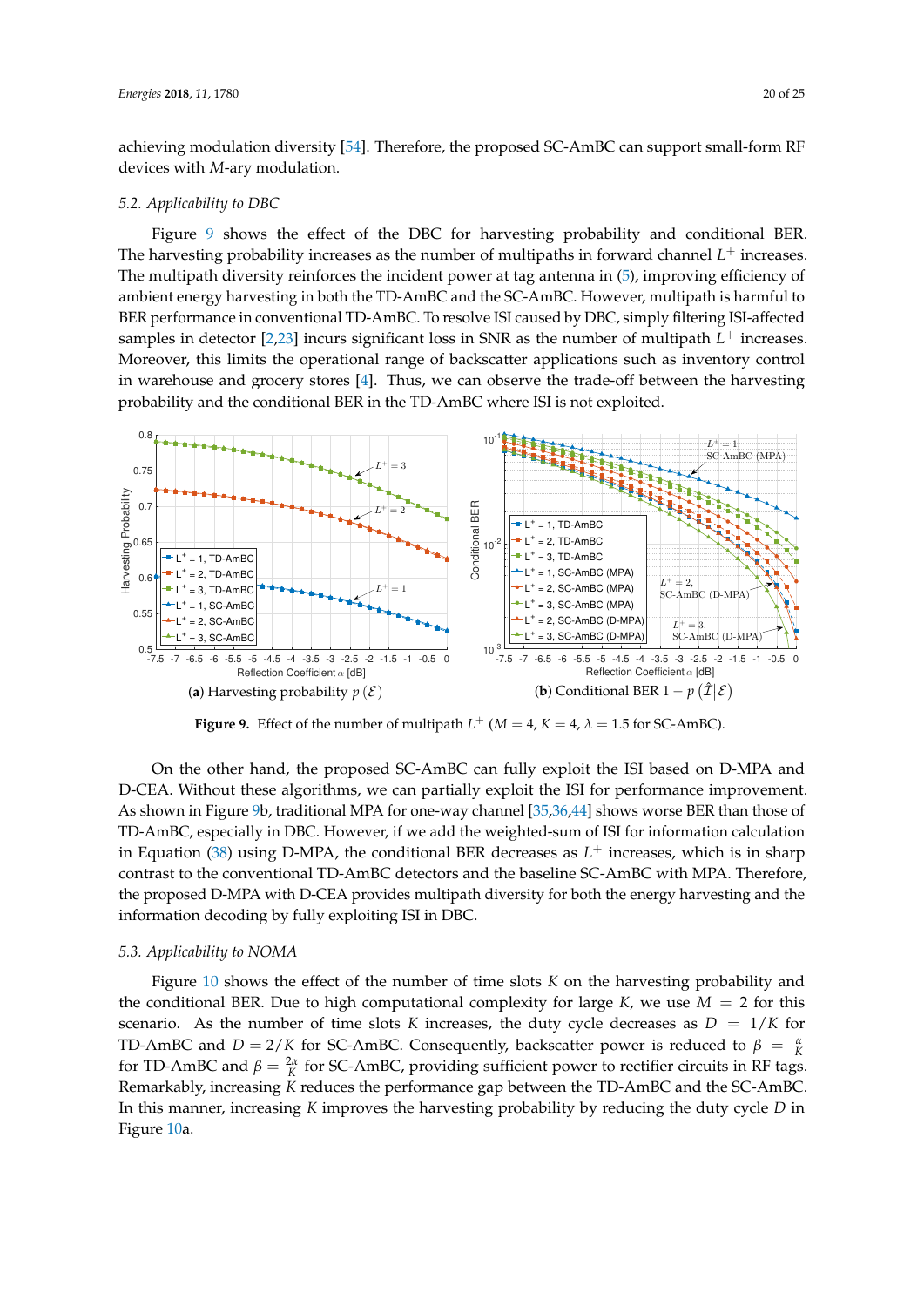<span id="page-20-0"></span>

**Figure 10.** Effect of the number of time slots  $K (M = 2, L^+ = 3)$ .

On the other hand, increasing *K* degrades the conditional BER as shown in Figure [10b](#page-20-0). Since the backscatter power *β* is reduced in both the TD-AmBC and the SC-AmBC in Equation [\(7\)](#page-6-3), the BER performance is degraded accordingly. It is noteworthy that the TD-AmBC detectors have smaller backscatter power (i.e.,  $\beta = \frac{\alpha}{K}$ ) than those of the SC-AmBC (i.e.,  $\beta = \frac{2\alpha}{K}$ ), exhibiting the worse BER in Figure [10b](#page-20-0). More importantly, the sparsity caused by a small duty cycle is not utilized in those TD-AmBC detectors. Those detectors can only support OMA with a limited number of RF tags (i.e.,  $\lambda = 1$ ) and thus are not suitable for massive connectivity. The proposed SC-AmBC can efficiently utilize the sparsity for reliable AmBC detection as well as for overloading multiple RF tags (i.e.,  $\lambda > 1$ ), supporting NOMA. Although MAI may degrade the BER performance, low-complexity MPA achieves near-optimal detection performance by the virtue of the sparsity [\[32\]](#page-22-21), As a result, the proposed SC-AmBC can enable massive and reliable connectivity over the conventional TD-AmBC.

# *5.4. Applicability to Energy Harvesting*

Figure [11](#page-20-1) shows the effect of the reflection coefficient *α* for the average sum throughput. The magnitude of reflection coefficient *α* balances the incident power arrived at tag antenna in Equation [\(5\)](#page-5-2) between energy harvesting and information decoding. The energy-information trade-off in AmBC determines the average sum throughput in various modulators and detectors [\[37\]](#page-23-4). However, in the conventional TD-AmBC, the throughput is only marginally improved as it does not exploit MAI and ISI by assuming orthogonality for the modulation and detection, as shown in Figure [11a](#page-20-1).

<span id="page-20-1"></span>

**Figure 11.** Effect of the reflection coefficient  $\alpha$  ( $L^+ = 3$ ).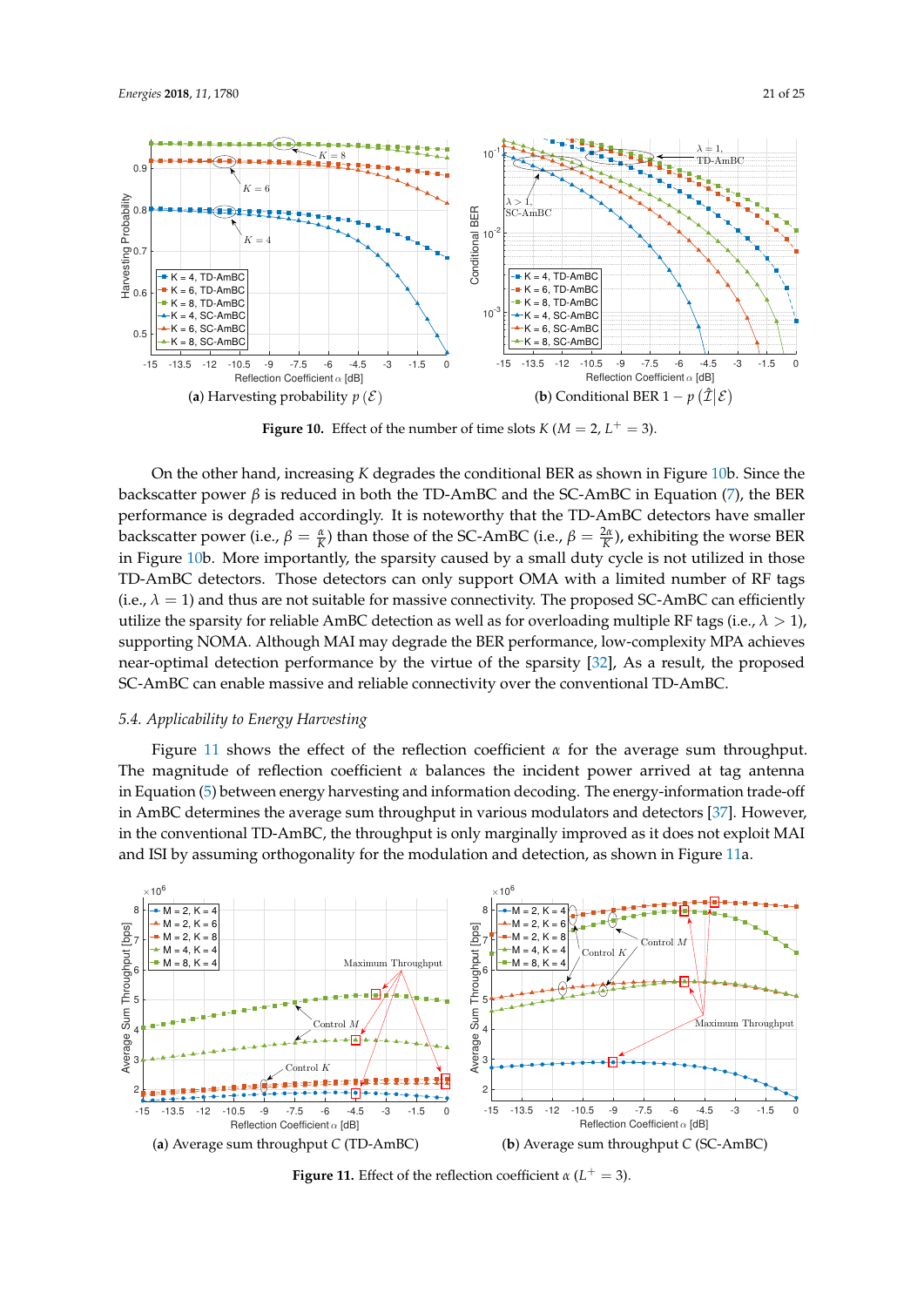The proposed SC-AmBC, on the other hand, is designed to exploit these interferences in a non-orthogonal manner. Figure [11b](#page-20-1) demonstrates the benefits of sparse coding in the throughput. Compared to 5.15 Mbps throughput in TD-AmBC, the maximum throughput of SC-AmBC is 8.26 Mbps, achieving an additional 60% gain. In addition, the energy-information trade-off can be flexibly adapted by controlling *K*, *M*, as well as *α* in SC-AmBC. In conclusion, the proposed SC-AmBC is an energy-efficient solution for passive RF devices based on energy harvesting.

## <span id="page-21-8"></span>**6. Conclusions**

In this paper, we have proposed an AmBC modulator and detector based on sparse code to address low connectivity and channel fading issues inherent in AmBC. The sparse code was employed at RF tags relying on ambient energy harvesting and supports non-orthogonal concurrent backscatter communications providing massive connectivity to Wi-Fi AP. The sparse code using SC-BMA can be implemented to small-form factor RF devices and enables NOMA with *M*-ary modulation, achieving modulation diversity by extending the dimension of signal space. For signal detection, the iterative D-MPA and the channel estimation based on D-CEA were proposed to overcome the DBC. By exploiting MAI and ISI in modulation and detection, energy efficiency of AmBC can be enhanced, realizing massive connectivity for passive RF devices relying on energy harvesting. Therefore, SC-AmBC can be applied to batteryless IoT including biosensors, wearables and smart homes where a massive number of these RF devices are seamlessly integrated into existing wireless infrastructure.

**Author Contributions:** T.Y.K. has contributed to the theoretical approaches, simulation and preparing the paper; D.I.K. carried out the revisions.

**Funding:** This work was funded by the Korean government (MSIT) (NRF-2014R1A5A1011478).

**Acknowledgments:** This work was supported by the National Research Foundation of Korea (NRF) grant funded by the Korean government (MSIT) (NRF-2014R1A5A1011478).

**Conflicts of Interest:** The authors declare no conflict of interest.

## **References**

- <span id="page-21-0"></span>1. Kellogg, B.; Talla, V.; Smith, J.R.; Gollakota, S. Passive Wi-Fi: Bringing low power to Wi-Fi transmissions. In Proceedings of the 13th Usenix Symposium on Networked Systems Design and Implementation (NSDI'16), Santa Clara, CA, USA, 16–18 March 2016; pp. 151–164.
- <span id="page-21-1"></span>2. Bharadia, D.; Joshi, K.R.; Kotaru, M.; Katti, S. BackFi: High throughput WiFi backscatter. In Proceedings of the ACM SIGCOMM'15, London, UK, 17–21 August 2015; pp. 283–296.
- <span id="page-21-2"></span>3. Ensworth, J.F.; Reynolds, M.S. Every smart phone is a backscatter reader: Modulated backscatter compatibility with Bluetooth 4.0 low energy (BLE) devices. In Proceedings of the 2015 IEEE International Conference on RFID (IEEE RFID 2015), San Diego, CA, USA, 15–17 April 2015; pp. 78–85.
- <span id="page-21-3"></span>4. Ma, Y.; Selby, N.; Adib, F. Drone relays for battery-free networks. In Proceedings of the ACM SIGCOMM'17, Los Angeles, CA, USA, 21–25 August 2017; pp. 335–347.
- <span id="page-21-4"></span>5. Liu, V.; Parks, A.; Talla, V.; Gollakota, S.; Wetherall, D.; Smith, J.R. Ambient backscatter: Wireless communication out of thin air. In Proceedings of the ACM SIGCOMM'13, Hong Kong, China, 12–16 August 2013; pp. 39–50.
- <span id="page-21-6"></span>6. Kellogg, B.; Parks, A.; Gollakota, S.; Smith, J.R.; Wetherall, D. Wi-Fi backscatter: Internet connectivity for RF-powered devices. In Proceedings of the ACM SIGCOMM'14, Chicago, IL, USA, 17–22 August 2014; pp. 607–618.
- <span id="page-21-5"></span>7. Parks, A.N.; Liu, A.; Gollakota, S.; Smith, J.R. Turbocharging ambient backscatter communication. In Proceedings of the ACM SIGCOMM'14, Chicago, IL, USA, 17–22 August 2014; pp. 619–630.
- <span id="page-21-7"></span>8. Thomas, S.J.; Reynolds, M.S. A 96 Mbit/sec, 15.5 pJ/bit 16-QAM modulator for UHF backscatter communication. In Proceedings of the 2012 IEEE International Conference on RFID (IEEE RFID 2012), Orlando, FL, USA, 3–5 April 2012; pp. 185–190.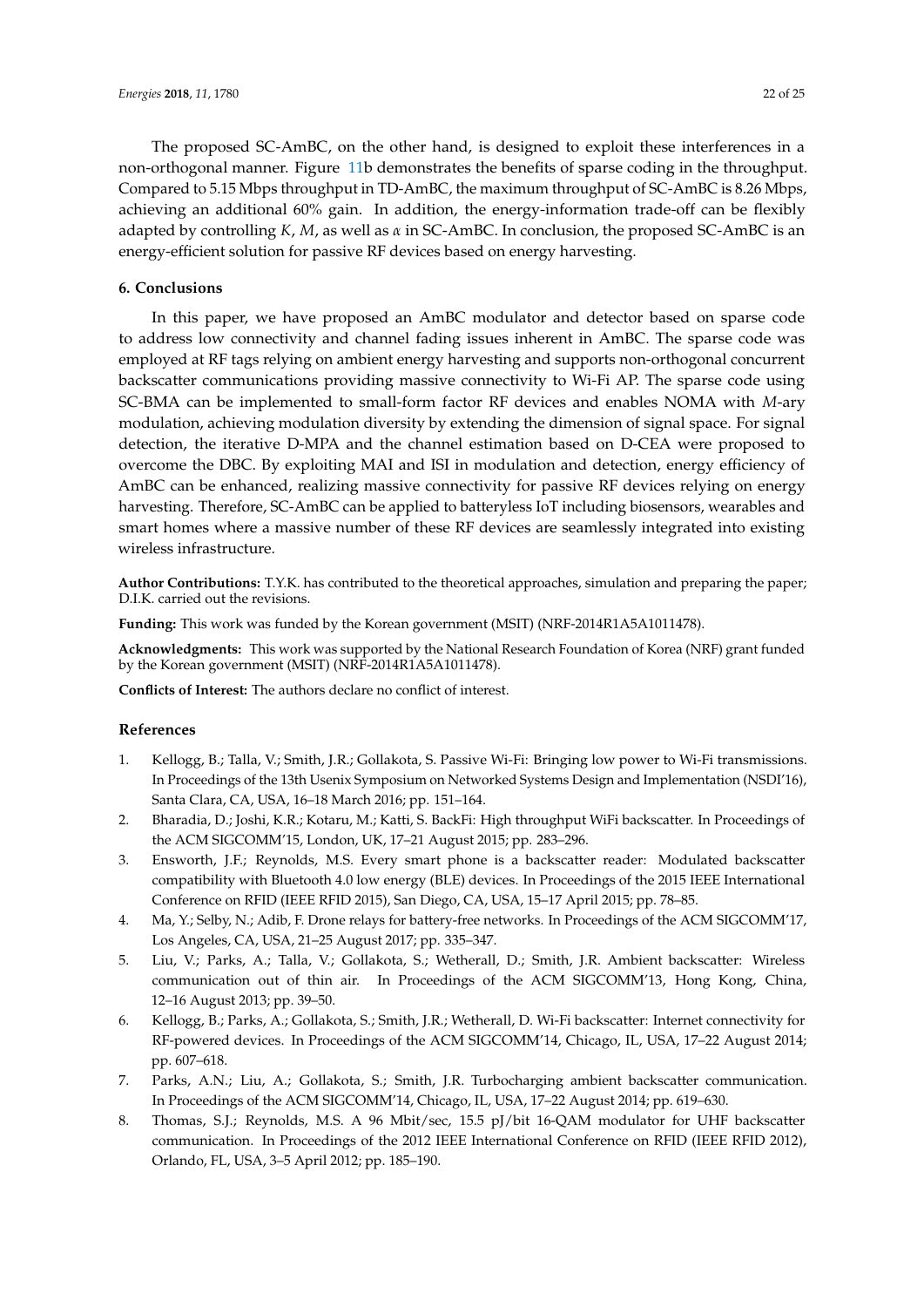- <span id="page-22-0"></span>9. Thomas, S. J.; Wheeler, E.; Teizer, J.; Reynolds, M.S. Quadrature amplitude modulated backscatter in passive and semipassive UHF RFID systems. *IEEE Trans. Microw. Theory Technol.* **2012**, *60*, 1175–1182. [\[CrossRef\]](http://dx.doi.org/10.1109/TMTT.2012.2185810)
- <span id="page-22-1"></span>10. Krikidis, I. Retrodirective large antenna energy beamforming in backscatter multi-user networks. *IEEE Wirel. Commun. Lett.* **2018**, 1–4. [\[CrossRef\]](http://dx.doi.org/10.1109/LWC.2018.2810275)
- <span id="page-22-2"></span>11. Gong, S.; Huang, X.; Xu, J.; Liu, W.; Wang, P.; Niyato, D. Backscatter relay communications powered by wireless energy beamforming. *IEEE Trans. Commun.* **2018**. [\[CrossRef\]](http://dx.doi.org/10.1109/TCOMM.2018.2809613)
- <span id="page-22-3"></span>12. Boyer, C.; Roy, S. Space time coding for backscatter RFID. *IEEE Trans. Wirel. Commun.* **2013**, *12*, 2272–2280. [\[CrossRef\]](http://dx.doi.org/10.1109/TWC.2013.031313.120917)
- <span id="page-22-4"></span>13. He, C.; Wang, Z.J.; Miao, C.; Leung, V.C.M. Block-level unitary query: Enabling orthogonal-link space-time code with query diversity for MIMO backscatter RFID. *IEEE Trans. Wirel. Commun.* **2016**, *15*, 1937–1949. [\[CrossRef\]](http://dx.doi.org/10.1109/TWC.2015.2497240)
- <span id="page-22-5"></span>14. Talla, V.; Hessar, M.; Kellogg, B.; Najafi, A.; Smith, J.R.; Gollakota, S. LoRa backscatter: Enabling the vision of ubiquitous connectivity. *Proc. ACM Interact. Mob. Wearable Ubiquitous Technol.* **2017**, *1*, 105. [\[CrossRef\]](http://dx.doi.org/10.1145/3130970)
- <span id="page-22-6"></span>15. Wang, J.; Hassanieh, H.; Katabi, D.; Indyk, P. Efficient and reliable low-power backscatter networks. In Proceedings of the ACM SIGCOMM'12, Helsinki, Finland, 13–17 August 2012; pp. 61–72.
- <span id="page-22-7"></span>16. Zhu, G.; Ko, S.-W.; Huang, K. Inference from randomized transmissions by many backscatter sensors. *IEEE Trans. Wirel. Commun.* **2018**, *17*, 3111–3127. [\[CrossRef\]](http://dx.doi.org/10.1109/TWC.2018.2806967)
- <span id="page-22-8"></span>17. Liu, W.; Huang, K.; Zhou, X.; Durrani, S. Full-duplex backscatter interference networks based on time-hopping spread spectrum. *IEEE Trans. Wirel. Commun.* **2017**, *16*, 4361–4377. [\[CrossRef\]](http://dx.doi.org/10.1109/TWC.2017.2697864)
- <span id="page-22-9"></span>18. Griffin, J.D.; Durgin, G.D. Link envelope correlation in the backscatter channel. *IEEE Commun. Lett.* **2007**, *11*, 735–737. [\[CrossRef\]](http://dx.doi.org/10.1109/LCOMM.2007.070686)
- <span id="page-22-23"></span>19. Griffin, J.D.; Durgin, G.D. Gains for RF tags using multiple antennas. *IEEE Trans. Antennas Propag.* **2008**, *56*, 563–570. [\[CrossRef\]](http://dx.doi.org/10.1109/TAP.2007.915423)
- <span id="page-22-22"></span>20. Liu, H.-C.; Lin, W.-C.; Lin, M.-Y.; Hsu, M.-H. Passive UHF RFID tag with backscatter diversity. *IEEE Antennas Wirel. Propag. Lett.* **2011**, *10*, 415–418.
- <span id="page-22-10"></span>21. He, C.; Chen, X.; Wang, Z.J.; Su, W. On the performance of MIMO RFID backscattering channels. *EURASIP J. Wirel. Commun. Netw.* **2012**, *11*, 1–15. [\[CrossRef\]](http://dx.doi.org/10.1186/1687-1499-2012-357)
- <span id="page-22-11"></span>22. Goldsmith, A. *Wireless Communications*; Cambridge University Press: New York, NY, USA, 2005.
- <span id="page-22-12"></span>23. Darsena, D.; Gelli, G.; Verde, F. Modeling and performance analysis of wireless networks with ambient backscatter devices. *IEEE Trans. Commun.* **2017**, *65*, 1797–1814. [\[CrossRef\]](http://dx.doi.org/10.1109/TCOMM.2017.2654448)
- <span id="page-22-13"></span>24. Yang, G.; Zhang, Q.; Liang, Y.-C. Cooperative ambient backscatter communications for green internet-of-things. *IEEE IoT J.* **2018**, *5*, 1116–1130. [\[CrossRef\]](http://dx.doi.org/10.1109/JIOT.2018.2799848)
- <span id="page-22-14"></span>25. Yang, G.; Liang, Y.-C.; Zhang, R.; Pei, Y. Modulation in the air: Backscatter communication over ambient OFDM carrier. *IEEE Trans. Commun.* **2018**, *66*, 1219–1233. [\[CrossRef\]](http://dx.doi.org/10.1109/TCOMM.2017.2772261)
- <span id="page-22-15"></span>26. Liu, Y.; Wang, G.; Dou, Z.; Zhong, Z. Coding and detection schemes for ambient backscatter communication systems. *IEEE Access* **2017**, *5*, 4947–4953. [\[CrossRef\]](http://dx.doi.org/10.1109/ACCESS.2017.2679135)
- <span id="page-22-16"></span>27. Lu, X.; Niyato, D.; Jiang, H.; Kim, D.I.; Xiao, Y.; Han, Z. Ambient backscatter assisted wireless powered communications. *IEEE Wirel. Commun.* **2018**, *35*, 170–177. [\[CrossRef\]](http://dx.doi.org/10.1109/MWC.2017.1600398)
- <span id="page-22-17"></span>28. Dai, L.; Wang, B.; Yuan, Y.; Han, S.; Chih-Lin, I.; Wang, Z. Non-orthogonal multiple access for 5G: Solutions, challenges, opportunities, and future research trends. *IEEE Commun. Mag.* **2015**, *53*, 74–81. [\[CrossRef\]](http://dx.doi.org/10.1109/MCOM.2015.7263349)
- <span id="page-22-18"></span>29. Cai, Y.; Qin, Z.; Cui, F.; Li, G.Y.; McCann, J.A. Modulation and multiple access for 5G networks. *IEEE Commun. Surv. Tutor.* **2018**, *20*, 629–646. [\[CrossRef\]](http://dx.doi.org/10.1109/COMST.2017.2766698)
- <span id="page-22-19"></span>30. Liu, Y.; Ding, Z.; Elkashlan, M.; Poor, H.V. Cooperative non-orthogonal multiple access with simultaneous wireless information and power transfer. *IEEE J. Sel. Areas Commun.* **2016**, *34*, 938–953. [\[CrossRef\]](http://dx.doi.org/10.1109/JSAC.2016.2549378)
- <span id="page-22-20"></span>31. Nissel, R.; Schwarz, S.; Rupp, M. Filter bank multicarrier modulation schemes for future mobile communications. *IEEE J. Sel. Areas Commun.* **2017**, *35*, 1768–1782. [\[CrossRef\]](http://dx.doi.org/10.1109/JSAC.2017.2710022)
- <span id="page-22-21"></span>32. Nikopour, H.; Baligh, H. Sparse code multiple access. In Proceedings of the 2013 IEEE 24th International Symposium on Personal Indoor and Mobile Radio Communications (PIMRC Workshops), London, UK, 8–9 September 2013; pp. 332–336.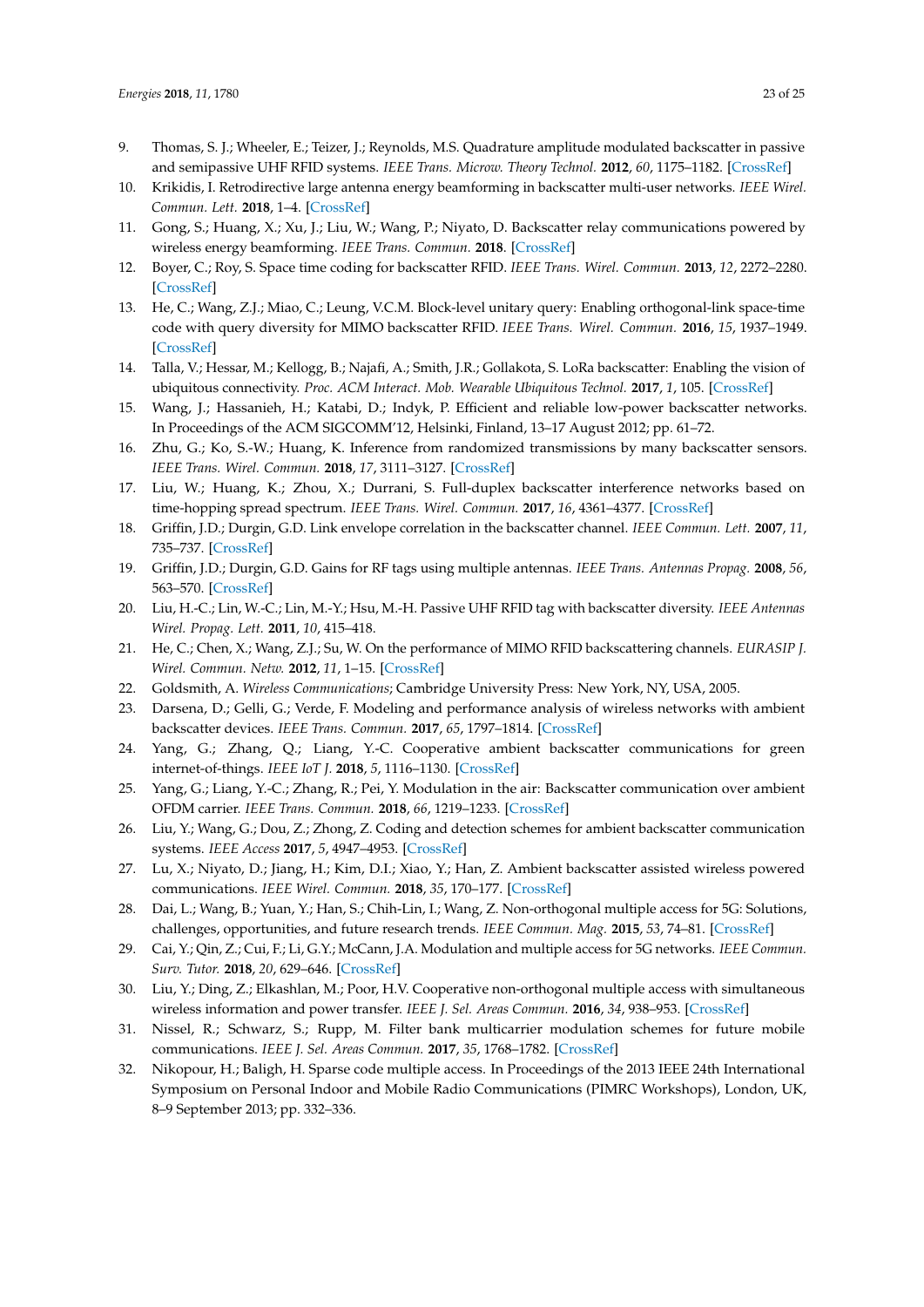- <span id="page-23-0"></span>33. Taherzadeh, M.; Nikopour, H.; Bayesteh, A.; Baligh, H. SCMA codebook design. In Proceedings of the 2014 IEEE 80th Vehicular Technology Conference (VTC Fall), Vancouver, BC, Canada, 14–17 September 2014.
- <span id="page-23-1"></span>34. Au, K.; Zhang, L.; Nikopour, H.; Yi, E.; Bayesteh, A.; Vilaipornsawai, U.; Ma, J.; Zhu, P. Uplink contention based SCMA for 5G radio access. In Proceedings of the 2014 Globecom Workshops (GC Wkshps), Austin, TX, USA, 8–12 December 2014; pp. 900–905.
- <span id="page-23-2"></span>35. Wu, Y.; Zhang, S.; Chen, Y. Iterative multiuser receiver in sparse code multiple access systems. In Proceedings of the 2015 IEEE International Conference on Communications (ICC), London, UK, 8–12 June 2015; pp. 2918–2923.
- <span id="page-23-3"></span>36. Bayesteh, A.; Nikopour, H.; Taherzadeh, M.; Baligh, H.; Ma, J. Low complexity techniques for SCMA detection. In Proceedings of the 2015 Globecom Workshops (GC Wkshps), San Diego, CA, USA, 6–10 December 2015.
- <span id="page-23-4"></span>37. Han, K.; Huang, K. Wirelessly powered backscatter communication networks: Modeling, coverage and capacity. *IEEE Trans. Wirel. Commun.* **2017**, *16*, 2548–2561. [\[CrossRef\]](http://dx.doi.org/10.1109/TWC.2017.2665629)
- <span id="page-23-5"></span>38. Boyer, C.; Roy, S. Coded QAM backscatter modulation for RFID. *IEEE Trans. Commun.* **2012**, *60*, 1925–1934. [\[CrossRef\]](http://dx.doi.org/10.1109/TCOMM.2012.051012.110317)
- <span id="page-23-6"></span>39. Zhou, Y.; Yu, Q.; Meng, W.; Li, C. SCMA codebook design based on constellation rotation. In Proceedings of the 2017 IEEE International Conference on Communications (ICC), Paris, France, 21–25 May 2017.
- <span id="page-23-7"></span>40. Talla, V.; Smith, J.R. Hybrid analog-digital backscatter: A new approach for battery-free sensing. In Proceedings of the 2013 IEEE International Conference on RFID (IEEE RFID 2013), Penang, Malaysia, 30 April–2 May 2013; pp. 74–81.
- <span id="page-23-8"></span>41. Bharadia, D.; McMilin, E.; Katti, S. Full duplex radios. In Proceedings of the ACM SIGCOMM'13, Hong Kong, China, 12–16 August 2013; pp. 375–386.
- <span id="page-23-9"></span>42. Peng, J.; Chen, W.; Bai, B.; Guo, X.; Sun, C. Joint optimization of constellation with mapping matrix for SCMA codebook design. *IEEE Signal Process. Lett.* **2017**, *24*, 264–268. [\[CrossRef\]](http://dx.doi.org/10.1109/LSP.2017.2653845)
- <span id="page-23-22"></span>43. Robertson, P.; Villebrun, E.; Hoeher, P. A comparison of optimal and sub-optimal MAP decoding algorithms operating in the log domain. In Proceedings of the 1995 IEEE International Conference on Communications (ICC), Seattle, WA, USA, 18–22 June 1995; pp. 1009–1013.
- <span id="page-23-10"></span>44. Hoshyar, R.; Wathan, F.P.; Tafazolli, R. Novel low-density signature for synchronous CDMA systems over AWGN channel. *IEEE Trans. Signal Process.* **2008**, *56*, 1616–1626. [\[CrossRef\]](http://dx.doi.org/10.1109/TSP.2007.909320)
- <span id="page-23-11"></span>45. Sabharwal, A.; Schniter, P.; Guo, D.; Bliss, D.W.; Rangarajan, S.; Wichman, R. In-band full-duplex wireless: Challenges and opportunities. *IEEE J. Sel. Areas Commun.* **2014**, *32*, 1637–1652. [\[CrossRef\]](http://dx.doi.org/10.1109/JSAC.2014.2330193)
- <span id="page-23-12"></span>46. Zhang, Z.; Chai, X.; Long, K.; Vasilakos, A.V.; Hanzo, L. Full duplex techniques for 5G networks: Self-interference cancellation, protocol design, and relay selection. *IEEE Commun. Mag.* **2015**, *53*, 128–137. [\[CrossRef\]](http://dx.doi.org/10.1109/MCOM.2015.7105651)
- <span id="page-23-13"></span>47. Donoho, D.L. Compressed sensing. *IEEE Trans. Inf. Theory* **2006**, *52*, 1289–1306. [\[CrossRef\]](http://dx.doi.org/10.1109/TIT.2006.871582)
- <span id="page-23-14"></span>48. Wang, G.; Gao, F.; Fan, R.; Tellambura, C. Ambient backscatter communication systems: Detection and performance analysis. *IEEE Trans. Commun.* **2016**, *64*, 4836–4846. [\[CrossRef\]](http://dx.doi.org/10.1109/TCOMM.2016.2602341)
- <span id="page-23-15"></span>49. Qian, J.; Gao, F.; Wang, G.; Jin, S.; Zhu, H. Noncoherent detections for ambient backscatter system. *IEEE Trans. Wirel. Commun.* **2017**, *16*, 1412–1422. [\[CrossRef\]](http://dx.doi.org/10.1109/TWC.2016.2635654)
- <span id="page-23-16"></span>50. Wang, Z.; Giannakis, G.B. Wireless multicarrier communications—Where Fourier meets Shannon. *IEEE Signal Process. Mag.* **2000**, *17*, 29–48. [\[CrossRef\]](http://dx.doi.org/10.1109/79.841722)
- <span id="page-23-17"></span>51. Kim, Y.-H.; Ahn, H.-S.; Yoon, C.; Lim, Y.; Lim, S.-O. An ambient RF energy harvesting and backscatter modulating tag system enabling zero-power wireless data communication. In Proceedings of the Seventh International Conference on the Internet of Things (IoT '17), Linz, Austria, 22–25 October 2017.
- <span id="page-23-18"></span>52. Besnoff, J.; Abbasi, M.; Ricketts, D.S. High data-rate communication in near-field RFID and wireless power using higher order modulation. *IEEE Trans. Microw. Theory Technol.* **2016**, *64*, 401–413. [\[CrossRef\]](http://dx.doi.org/10.1109/TMTT.2016.2515586)
- <span id="page-23-19"></span>53. Jordao, M.; Correia, R.; Carvalho, N.B. High order modulation backscatter systems characterization. In Proceedings of the 2018 IEEE Topical Conference on Wireless Sensors and Sensor Networks (WiSNet), Anaheim, CA, USA, 14–17 January 2018; pp. 44–46.
- <span id="page-23-20"></span>54. Boutros, J.; Viterbo, E. Signal space diversity: A power- and bandwidth-efficient diversity technique for the Rayleigh fading channel. *IEEE Trans. Inf. Theory* **1998**, *44*, 1453–1467. [\[CrossRef\]](http://dx.doi.org/10.1109/18.681321)
- <span id="page-23-21"></span>55. Choi, J.W.; Shim, B.; Ding, Y.; Rao, B.; Kim, D.I. Compressed sensing for wireless communiciations: Useful tips and tricks. *IEEE Surv. Tutor.* **2017**, *19*, 1527–1550. [\[CrossRef\]](http://dx.doi.org/10.1109/COMST.2017.2664421)